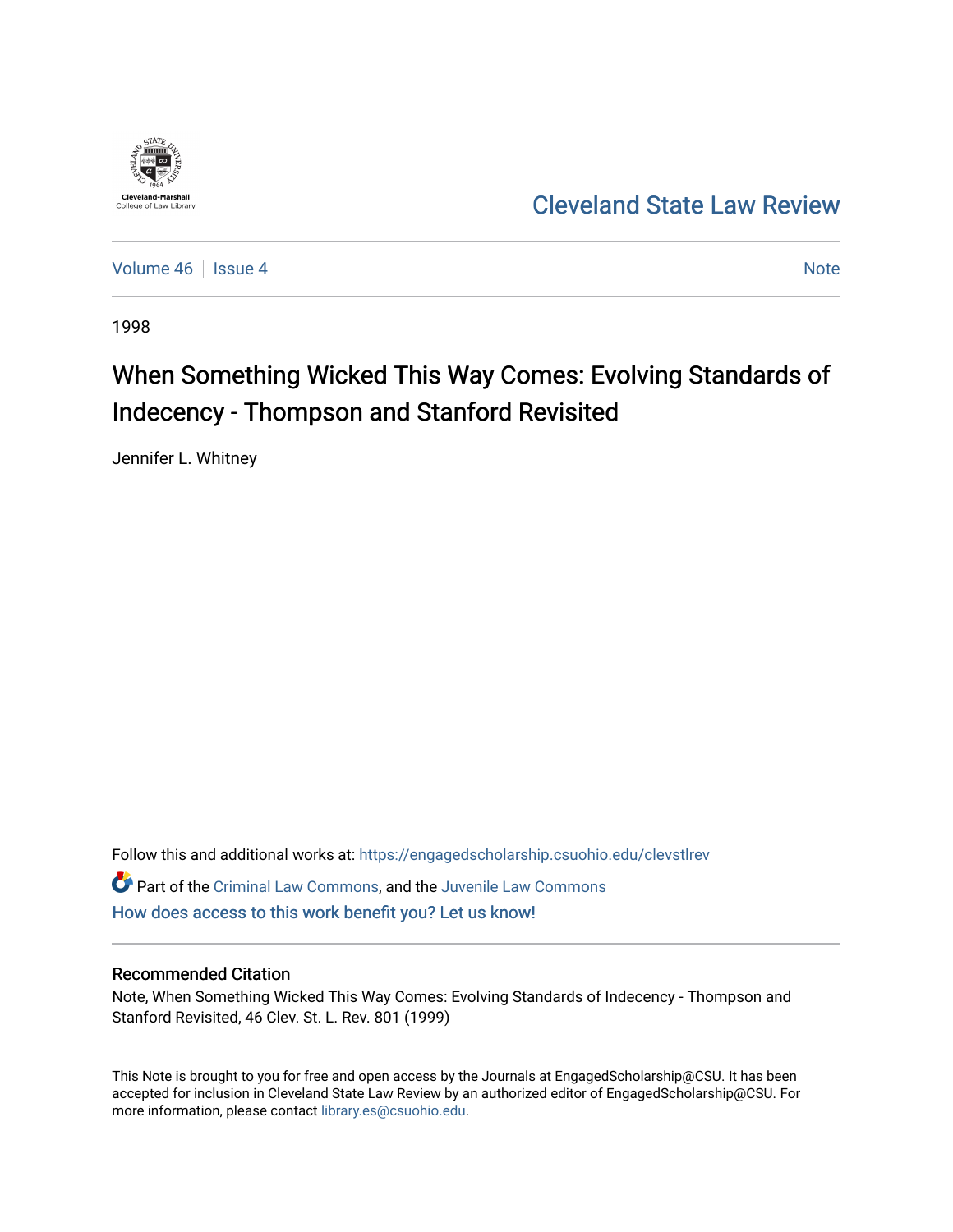# WHEN SOMETHING WICKED THIS WAY COMES:<sup>1</sup> EVOLVING STANDARDS OF INDECENCY—*THOMPSON* AND *STANFORD* REVISITED

"The day may come when we must decide whether a legislature may deliberately and unequivocally resolve upon a penalty authorizing capital punishment for crimes committed at the age of 15."<sup>2</sup>

-Justice O'Connor

| Ι.  |                                                        |
|-----|--------------------------------------------------------|
| П.  |                                                        |
|     | $A_{\cdot}$                                            |
|     | B.                                                     |
| HL. | HISTORY OF THE DEATH PENALTY AND ITS                   |
|     |                                                        |
| IV. | EFFECT OF THOMPSON AND STANFORD: MODERN DAY            |
|     | NOTIONS OF EVOLVING STANDARDS OF INDECENCY  814        |
|     | A. Political Manipulation of Public Misperceptions 815 |
|     | Recent Lobbying Efforts by State Legislators 815<br>1. |
|     | $2_{-}$                                                |
|     | <i>B</i> .                                             |
|     | Failure of the Juvenile Justice System<br>$1_{-}$      |
|     |                                                        |
| V.  | <b>SOCIETAL RESPONSE TO POLITICAL MANIPULATION</b>     |
|     |                                                        |
|     | A. A Reversion Back to Colonial                        |
|     |                                                        |
|     | "Evolving" Standards of Indecency &<br>В.              |
|     |                                                        |
|     |                                                        |

# I. INTRODUCTION

From colonial times through the late 1800s, children and adults were tried and sentenced in the same penal system. In 1899, Illinois established the first juvenile justice system in an effort to separate juveniles from adult crimes and punishments.<sup>3</sup> Almost a century later, with all fifty states having implemented a juvenile justice

j

<sup>1</sup>William Shakespeare, *Macbeth* (The Three Witches).

<sup>2</sup>Thompson v. Oklahoma, 487 U.S. 815, 855 (1988).

<sup>3</sup> Suzanne D. Strater, *The Juvenile Death Penalty: In the Best Interests of the Child?*, 26 LOY. U. CHI. L.J*.* 147, 162 (1995).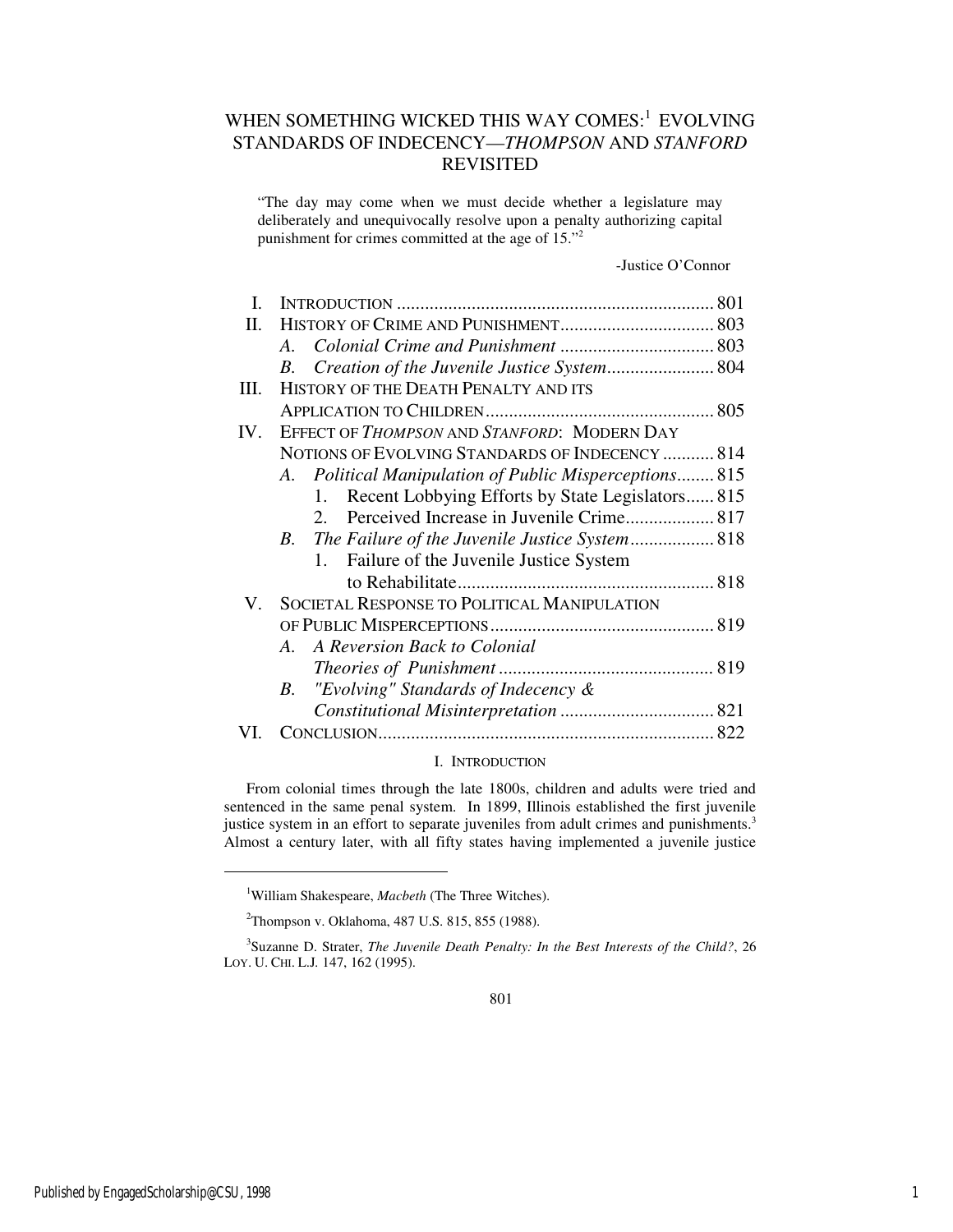system, the rehabilitative capabilities of such systems have come under attack as the nation is confronted with stories that a fifteen-year-old boy sodomized and murdered an eleven-year-old boy who was selling candy door-to-door.<sup>4</sup> Another fifteen-yearold shot and killed a woman on her way home from work so he could "know what it felt like to kill somebody."<sup>5</sup>

A fourteen-year-old opened-fire on a morning prayer meeting at a local high school, killing three.<sup>6</sup> A thirteen-year-old sodomized and murdered a four-year-old who was on his way to summer camp.<sup>7</sup> Another thirteen-year-old murdered his friend for his refusal to accept the apology of another child, $\delta$  while a ten- and elevenyear-old pushed a young child fourteen stories to his death for his refusal to steal candy.<sup>9</sup> Most recently, an eleven- and thirteen-year-old evacuated their elementary school by triggering the fire alarm. They opened-fire on the unsuspecting school yard with their stolen hunting rifles, killing five--four students and one teacher.<sup>10</sup>

The issue of whether children as young as these could receive the death penalty was squarely confronted by the United States Supreme Court in *Thompson v. Oklahoma*<sup>11</sup> and *Stanford v. Kentucky*. <sup>12</sup> Under *Thompson*, a fifteen-year-old may not be executed.<sup>13</sup> Under *Stanford*, sixteen-year-olds may be sentenced to death.<sup>14</sup> However, Justice O'Connor warned, in her *Thompson* concurrence, that reliable evidence will one day become available to ascertain the moral and criminal culpabilities of fifteen-year-old murderers.<sup>15</sup> As a result, a national consensus could develop in favor of reducing the minimum age of juvenile death eligibility to fifteen and under.

The standard used to determine whether execution for children is constitutionally permitted is whether such executions comport with the "evolving standards of decency that mark the progress of a maturing society."<sup>16</sup> That standard remains undefined. The Court instead has relied upon relevant legislative enactments and an analysis of jury behavior as objective indicators of our evolving standards of decency. Thus, the Court, in large part, has placed the power of constitutional

<sup>6</sup>The *Today Show* (NBC television broadcast, Dec. 2, 1997).

<sup>7</sup>Ben Dobbin, *Parents of Slain 4-Year-Old Still Struggle 4 Years Later*, BUFF. NEWS, Aug. 10, 1997, at A22.

<sup>8</sup>*CBS Evening News* (Sept. 3, 1994).

<sup>9</sup>*CBS Evening News* (Oct. 14, 1994).

<sup>10</sup>*Dateline* (NBC television broadcast, Oct. 27, 1998).

<sup>11</sup>Thompson v. Oklahoma, 487 U.S. 815 (1988).

<sup>12</sup>Stanford v. Kentucky, 492 U.S. 361 (1989).

<sup>13</sup>*Thompson*, 487 U.S. at 838.

<sup>14</sup>*Stanford*, 492 U.S. at 380.

<sup>15</sup>*Thompson*, 487 U.S. at 855.

 $^{16}$ Trop v. Dulles, 356 U.S. 86, 101 (1958).

j

<sup>4</sup>*Dateline* (NBC television broadcast, Nov. 24, 1997).

<sup>5</sup>*NBC Nightly News* (Dec. 26, 1997).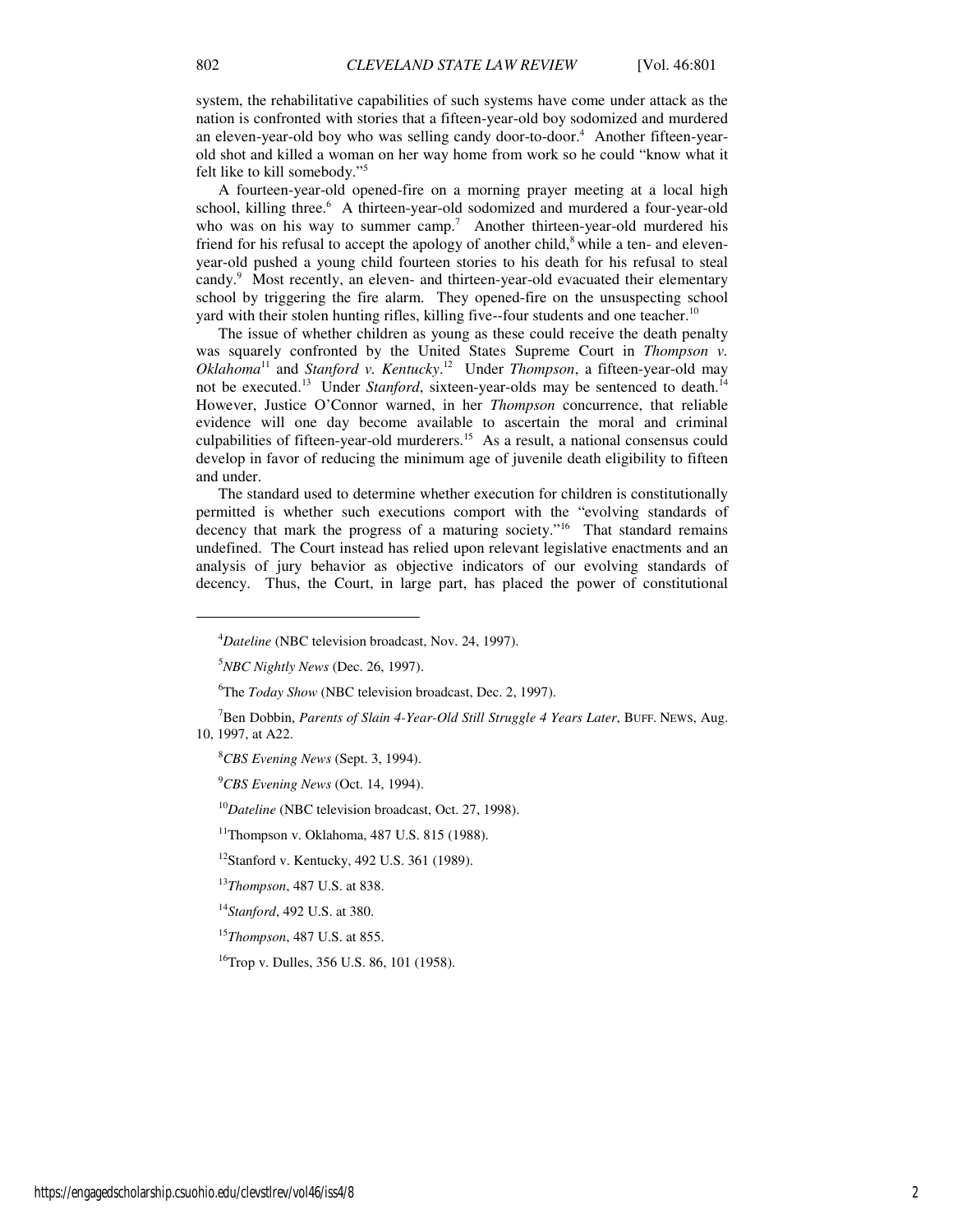interpretation in the hands of legislators. Politicians, not the judiciary, will ultimately determine what punishments are cruel and unusual under the Eighth Amendment. If, as a society, we allow for a reduction in the minimum age of deatheligibility and the resulting executions of children ages fifteen and younger, the end result is that our standards of decency will become indecent. If the death penalty becomes an option for children under sixteen, the unavoidable conclusion must be that we have reverted back to colonial theories of punishment. Therefore, children between the ages of seven and fourteen will be subjected to execution. The issue facing the nation will again become at what age to draw the line. In this article I argue that, as a society, we must prevent such executions and refute claims that, as a result of the failure of the juvenile justice system to rehabilitate killers before they kill, a consensus in favor of reducing the minimum age of execution has evolved. Otherwise, our "standards of indecency" will have become wicked.

Part II of this note presents the theories of colonial crime and punishment, which ultimately led to the creation and waiver of juvenile jurisdiction. Parts III and IV discuss the history of the United States capital punishment system, with an emphasis on its application to juveniles through the landmark United States Supreme Court decisions in *Thompson v. Oklahoma* and *Stanford v. Kentucky*. Part V examines the impact of recent juvenile murders on our evolving standards of decency, in light of the political manipulation of the dual misperceptions that juvenile crime is on the rise and that juvenile murderers are not amenable to rehabilitation. Finally, I conclude by warning against a reversion back to colonial theories of punishment by imposing death upon children under sixteen.

# II. HISTORY OF CRIME AND PUNISHMENT

From the seventeenth- through nineteenth-centuries, children and adults were tried for their crimes in the same criminal justice system. Children found guilty of their offenses were subjected to adult punishments, including execution. In 1899, Illinois created the first juvenile justice system to remedy the injustice of trying and punishing children as adults.<sup>17</sup> The juvenile justice system emphasizes treatment and rehabilitation as opposed to punishment.

# *A. Colonial Crime and Punishment*

Prior to the creation of the juvenile justice system, colonial courts relied on Blackstone's Commentaries, which were published in 1768 and established the common law principles of both criminal and moral culpability for children.<sup>18</sup> According to Blackstone, children under the age of seven lacked the capacity to formulate criminal intent.<sup>19</sup> A rebuttable presumption of capacity to commit a criminal offense applied to children between the ages of seven and fourteen.<sup>20</sup> If the

 $^{20}$ *Id.* 

1

<sup>17</sup>Strater, *supra* note 3.

<sup>18</sup>Ved P. Nanda, *The United States Reservation to the Ban on the Death Penalty for Juvenile Offenders: An Appraisal Under the International Covenant on Civil and Political Rights*, 42 DE PAUL L. REV. 1311, 1314 (1993).

<sup>19</sup>Etta J. Mullin, *At What Age Should They Die? The United States Supreme Court Decision with Respect to Juvenile Offenders and the Death Penalty, Stanford v. Kentucky and Wilkins v. Missouri*, 16 T. MARSHALL L. REV. 161, 163 (1990).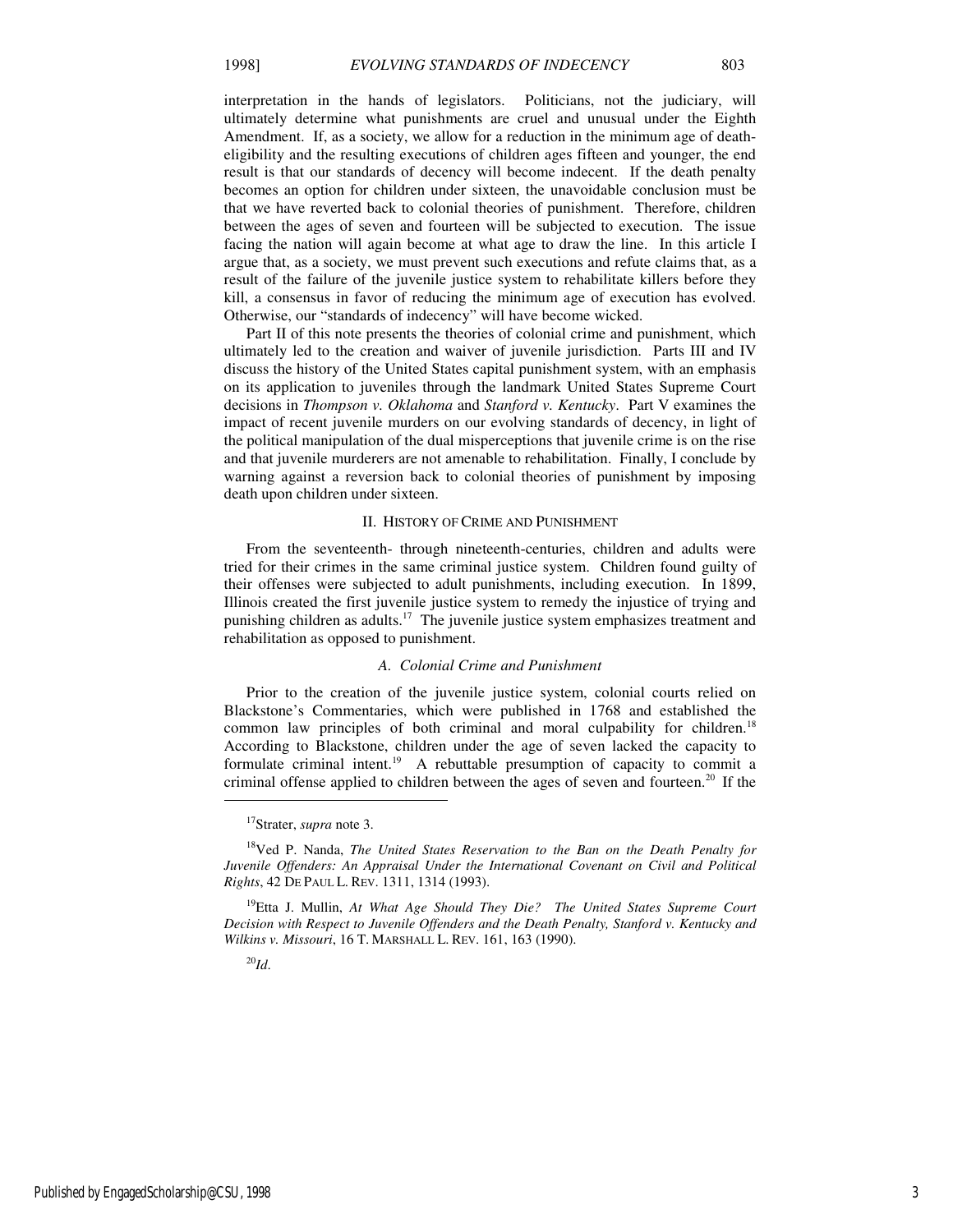presumption of capacity was successfully rebutted, such that the child was found to appreciate the difference between right and wrong, the child could be convicted of a criminal offense and thus subjected to adult punishments, including death.<sup>21</sup>

In accordance with Blackstone's principles, the colonial courts sentenced two boys, ages eight and ten, to death, along with a thirteen-year-old girl who was burned to death.<sup>22</sup> In 1885, a ten-year-old Cherokee Indian was hanged.<sup>23</sup>

# *B. Creation of the Juvenile Justice System*

A reform movement in the 1890s sparked the creation of a juvenile justice system to protect children from both the adult penal system and execution.<sup>24</sup> The first juvenile justice system was created in Illinois in  $1899$ <sup>25</sup> The theory behind the juvenile justice system is that juveniles are less criminally and morally responsible than are adults, as they lack the same capacity to commit criminal offenses. Because children are less blameworthy and lack the discipline to exercise self-control, they are likewise more prone to rehabilitation than are adults. Therefore, the theory is that children should be clinically treated as opposed to punished in the adult penal system.<sup>26</sup>

The rehabilitative treatment theory underlying the juvenile justice system has recently come under attack with the increased publicity of brutal murders committed by children. Along with the increased publicity comes the politically-fueled and media-fed misperception that the juvenile justice system's efforts to rehabilitate these children has failed. Thus, the perception is that the only viable alternative is to lower the minimum age of execution.

<sup>21</sup>*Id.*

j

<sup>24</sup>Sherri Jackson, *Too Young to Die--Juveniles and the Death Penalty--A Better Alternative to Killing our Children: Youth Empowerment*, 22 NEW ENG. J. ON CRIM. & CIV. CONFINEMENT 391, 394 (1996). *See also* Glenn M. Bieler, *Death be not Proud: A Note on Juvenile Capital Punishment*, 7 N.Y.L. SCH. J. HUM. RTS. 179, 198 (1990). *See also* In Re Gault, 387 U.S. 1, 14-16 (1967).

<sup>25</sup>Strater, *supra* note 3.

<sup>26</sup>Mullin, *supra* note 19, at 162. *See also* In re Gault, 387 U.S. 1, 15-16 (1967). Robert H. Mnookin et al, Child, Family, and State 3 at 1097-98 (1995). According to Anthony M. Platt, there are nine ideal points of a reformatory scheme:

(1) segregation of young deviants from adult deviants; (2) removal of deviant children from unsound environments to reformatories for their own good; (3)denial of the need for trial or due process legal trappings in the removal process because reformatories helped rather than hurt; (4) indeterminate commitments; (5) denial of sentimentality and resort to punishment where it became a necessary means to reform; (6) military drill, physical exercise, labor, and constant supervision to protect reformatory inmates from idleness and indulgence; (7) cottage plan physical plants in rural locations; (8) tripartite school program based on elementary education, industrial and agricultural training, and religious education; and (9) constant training in the value of sobriety, thrift, industry, prudence, realistic ambition, and life adjustment. Id.

All fifty states and Puerto Rico now have a juvenile justice system where juveniles are tried separately from adults for their offenses.

<sup>22</sup>Nanda, *supra* note 18.

 $^{23}$ Thompson v. Oklahoma, 487 U.S. at 829 n.27.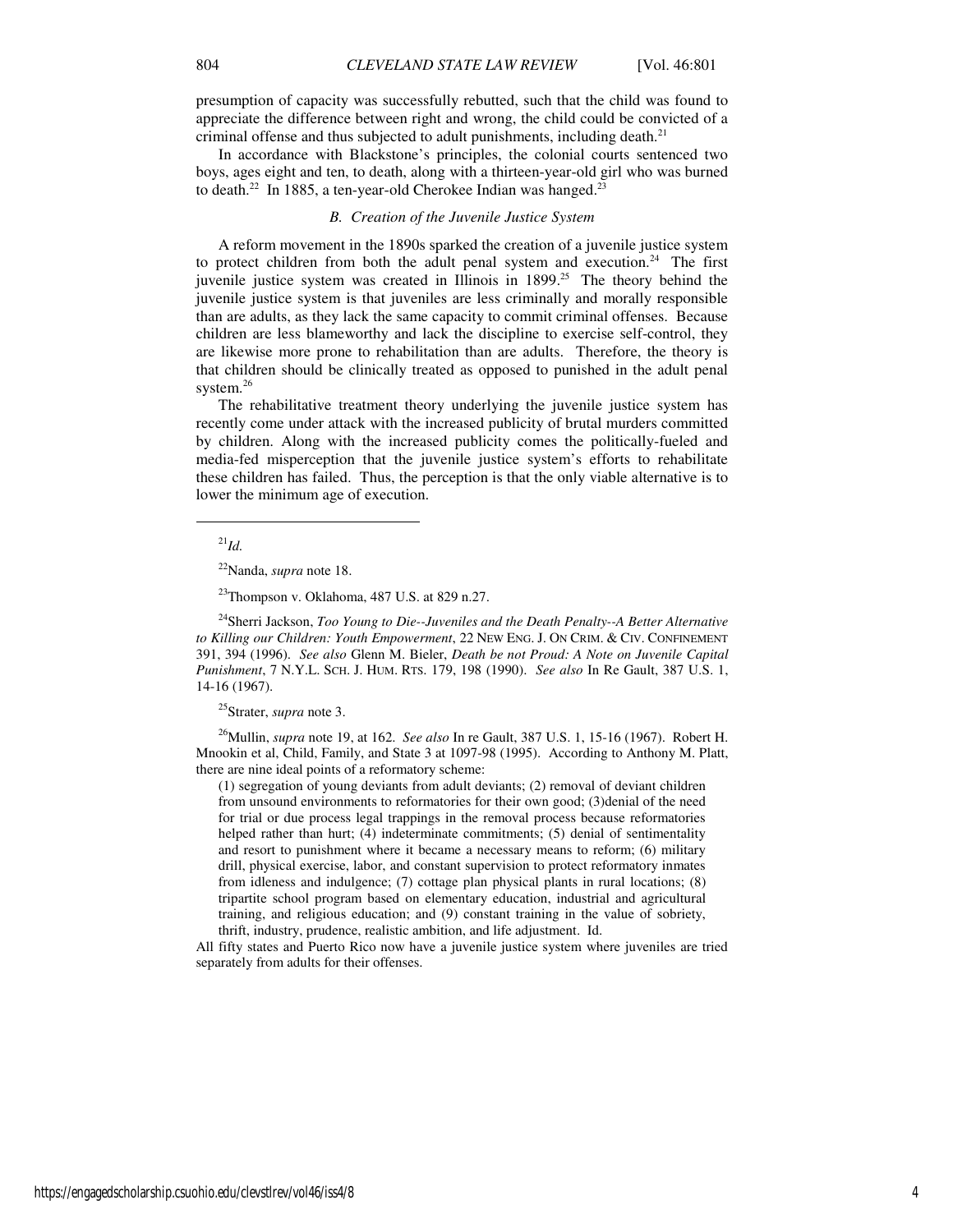As an alternative to adult sanctions, the juvenile "rehabilitation" theory should be re-examined. If the juvenile justice system truly did provide treatment and rehabilitation for children, those same children would be less likely to reappear in juvenile court facing transfer into the adult penal system for subsequent criminal acts. Indeed, the failure of the juvenile justice system to rehabilitate juveniles rests not on the inability of juveniles to be rehabilitated. Instead, the failure lies in the system's inability to rehabilitate.

#### III. HISTORY OF THE DEATH PENALTY AND ITS APPLICATION TO CHILDREN

The United States Supreme Court has held that while youth is a relevant mitigating factor to be considered when assessing a juvenile murderer's moral and criminal culpability, it is not cruel and unusual punishment to execute sixteen-yearolds who kill. Sixteen-year-olds are presumed to possess the requisite maturity to contemplate and be held accountable for their actions. In *Thompson v. Oklahoma*, the U.S. Supreme Court established that it is unconstitutional to execute children under sixteen years of age.<sup>27</sup> However, Justice O'Connor warned that the day may present itself where we will have to reconsider whether fifteen-year-olds possess the necessary culpability to be worthy of death.<sup>28</sup> Some argue that the dawn of that day has come.

The standard by which the Court determines whether death is constitutionally permissible for children was first articulated in *Trop v. Dulles*.<sup>29</sup> According to the Court, the Eighth Amendment's prohibition of cruel and unusual punishment "must draw its meaning from the evolving standards of decency that mark the progress of a maturing society."<sup>30</sup> In *Thompson v. Oklahoma*, the Court adopted the standard articulated in *Trop v. Dulles* when determining that executing children fifteen and younger offends our "evolving standards of decency."<sup>31</sup> However, the Court, instead of defining the contours of "evolving standards of decency," declared that we determine evolving standards of decency in light of objective indicia such as relevant legislative enactments and jury behavior.<sup>32</sup> Thus, the standard is standardless. In light of the fact that the standard has remained undefined and in light of the recent publicity of juvenile crimes, some legislators are challenging the holding of *Thompson* and are lobbying for a reduction in the minimum age of execution.

In *Thompson v. Oklahoma*, the issue before the Court was whether it is cruel and unusual punishment to execute persons who were fifteen-years of age at the time of their offenses.<sup>33</sup> In the early morning hours of January 23, 1983, William Wayne Thompson, along with three older accomplices, savagely murdered Charles Keene, Thompson's former brother-in-law. $34$  Thompson severely beat Keene before

<sup>28</sup>*Id*. at 855.

1

<sup>29</sup>Trop v. Dulles, 356 U.S. 86 (1958).

<sup>30</sup>*Id*. at 99.

<sup>31</sup>487 U.S. at 821.

<sup>32</sup>*Id*. at 821-22.

<sup>33</sup>Thompson v. Oklahoma, 487 U.S. at 815, 818-19 (1988).

<sup>34</sup>*Id*. at 819.

<sup>27</sup>487 U.S. 815, 838 (1988).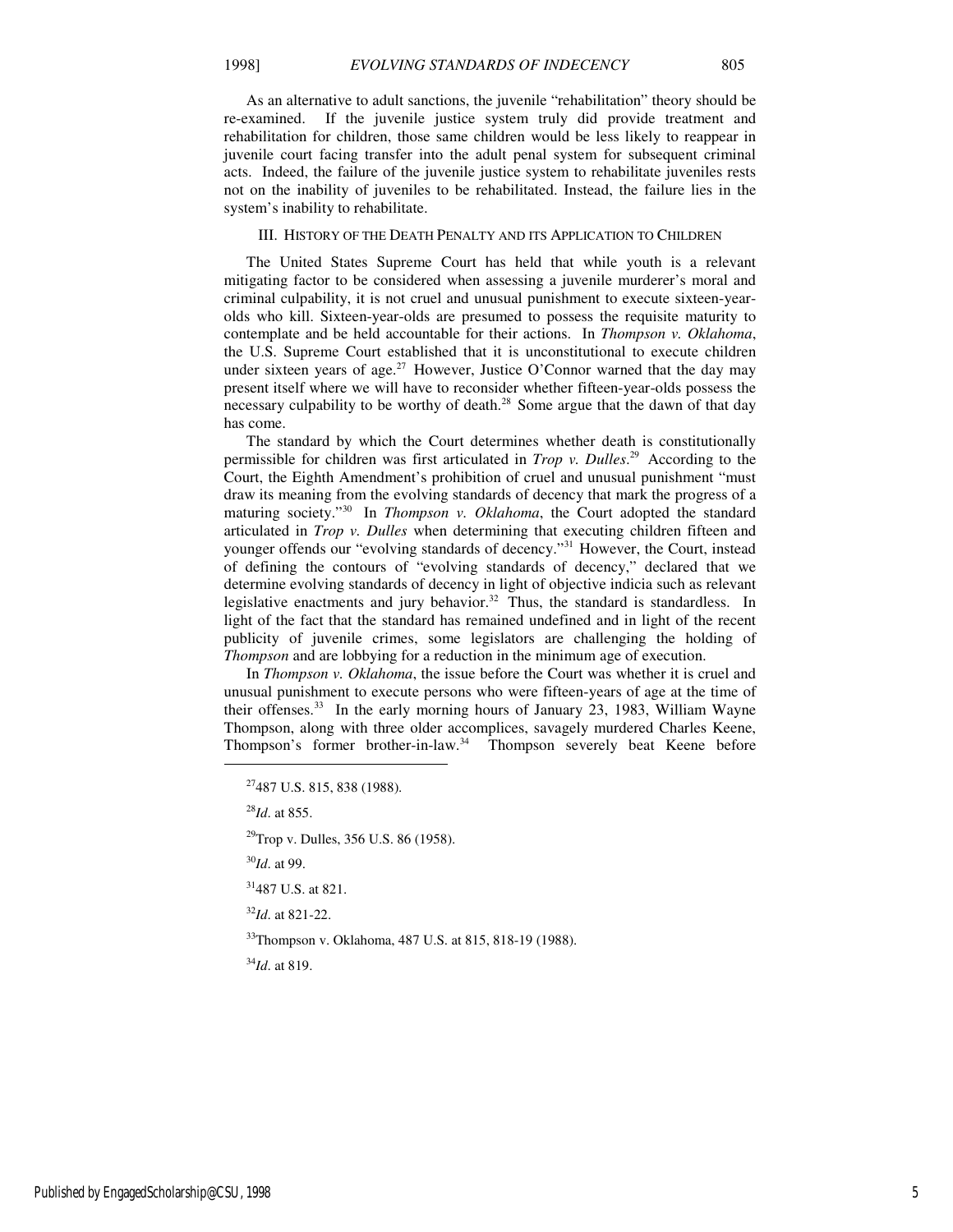shooting him twice, once in the head and once in the chest, and cut his throat, chest, and abdomen.<sup>35</sup> Keene's leg was broken and he received severe lacerations to the head and face.<sup>36</sup> Thompson and his accomplices then chained Keene to a concrete block and dumped his body in the Washita River, where it was discovered approximately two weeks later.<sup>37</sup> Thompson's alleged motivation for the murder was retaliation for the abuse Keene inflicted on his wife--Thompson's sister.<sup>38</sup> Thompson and his three accomplices were tried separately and each was sentenced to death.<sup>39</sup> William Wayne Thompson was fifteen when he brutally murdered Charles Keene.<sup>40</sup>

The question before the Court was whether Thompson's death sentence was constitutional.<sup>41</sup> In a plurality opinion, with Justice O'Connor concurring in the judgment, the Court concluded that the execution of a capital murderer who was fifteen at the time of his offense was cruel and unusual punishment, as it violated evolving standards of decency.<sup>42</sup> Instead of defining "evolving standards of decency," the Court reasoned that a determination of whether a punishment offends evolving standards of decency requires an analysis of two objective factors: 1) relevant legislative enactments; and 2) the behavior of juries to establish a national consensus.<sup>43</sup>

The plurality considered as relevant legislative enactments, the fact that Oklahoma law forbids voting, participation on a jury, marriage without parental consent, and the purchase of alcohol and cigarettes by minors.<sup>44</sup> Furthermore, Oklahoma's juvenile justice system forbids most offenders under age eighteen to be held criminally liable for their offenses.<sup>45</sup> In fact Oklahoma's civil and penal statutes defined persons under eighteen as "children."<sup>46</sup>

The Court deemed most relevant the fact that all fifty states had enacted legislation setting the maximum age for juvenile jurisdiction at sixteen. $47$  The Court reasoned that "all of this legislation is consistent with the experience of mankind, as

<sup>35</sup>*Id*.

1

<sup>36</sup>*Id*.

<sup>37</sup>*Id*.

<sup>38</sup>Thompson, 487 U.S. at 819.

<sup>39</sup>*Id*.

<sup>40</sup>*Id.* at 819. *See also* Dominic J. Ricotta, *Eighth Amendment -- the Death Penalty for Juveniles: A State's Right or a Child's Injustice*? Thompson v. Oklahoma, 79 J. CRIM. L. & CRIMINOLOGY 921, 921-22 (1988).

<sup>41</sup>*Thompson*, 487 U.S. at 818-19.

<sup>42</sup>*Id*. at 838.

<sup>43</sup>*Id*. at 822.

<sup>44</sup>*Id*. at 823.

<sup>45</sup>*Id.* at 823-824.

<sup>46</sup>*Thompson*, 487 U.S. at 824.

<sup>47</sup>*Id*.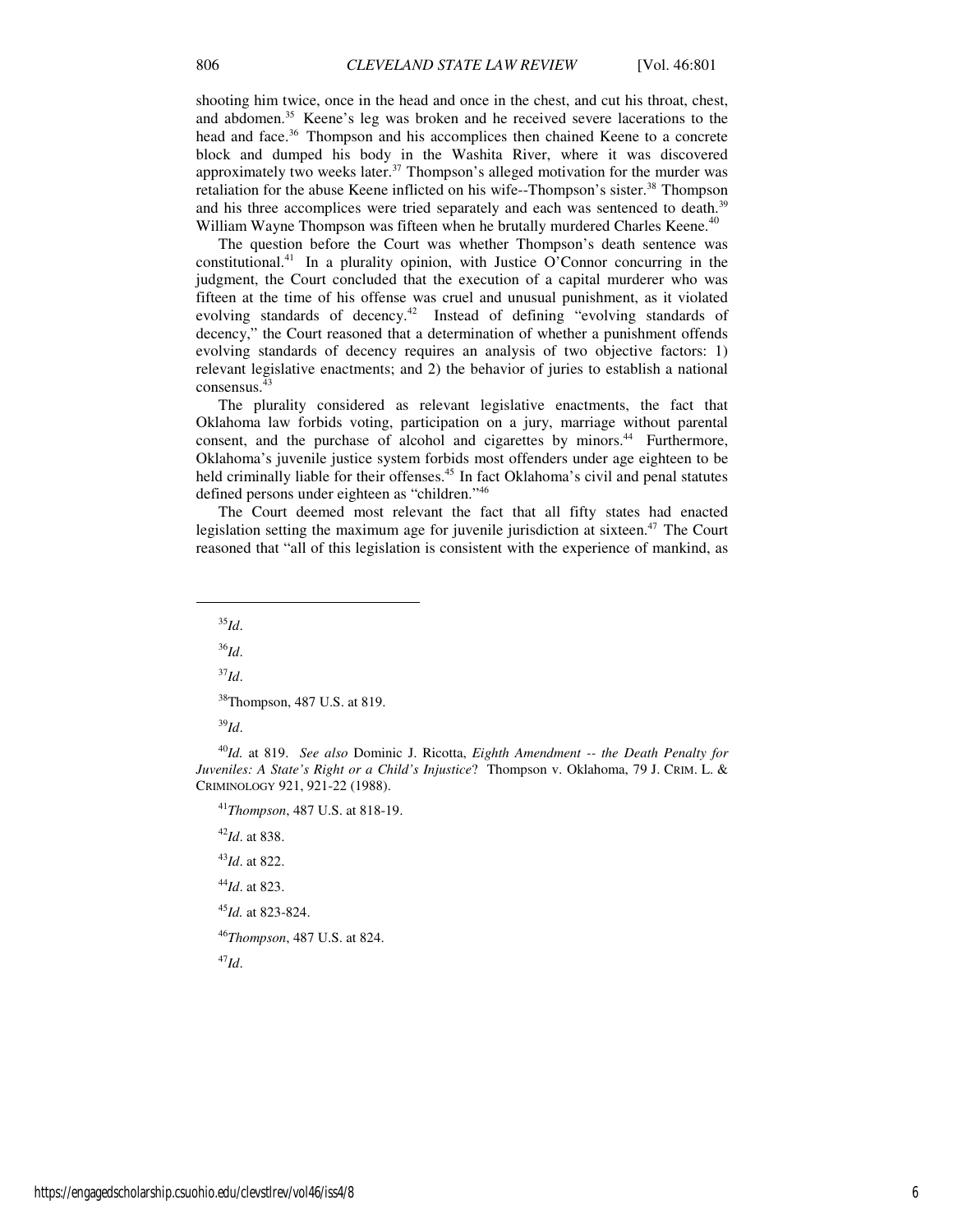well as the long history of our law, that the normal fifteen-year-old is not prepared to assume the full responsibilities of an adult."<sup>48</sup>

The Court further noted that the majority of jurisdictions failed to specify a minimum age at which a juvenile is eligible for execution.<sup>49</sup> Eighteen states that had established a minimum age drew the line at sixteen.<sup>50</sup> Therefore, based upon relevant legislative enactments, the plurality concluded that death for children fifteen years of age at the time of the offense violated evolving standards of decency.<sup>51</sup>

The Court next considered the behavior of juries in capital cases and their decisions to impose life or death. Statistics recorded throughout the 1980s and presented to the Court indicated that a disproportionately small number of willful criminal homicide offenders sentenced to death were minors.<sup>52</sup> Out of the 82,094 persons arrested for murder and non-negligent manslaughter, 1,393 were sentenced to death.<sup>53</sup> Only five of those persons, which included William Wayne Thompson, were under sixteen years of age upon commission of the offense.<sup>54</sup> According to the Court, these statistics "suggest that these five young offenders have received sentences that are 'cruel and unusual in the same way that being struck by lightening is cruel and unusual."<sup>55</sup>

 $\overline{a}$ 

<sup>50</sup>*Id.* at 829 n.30. 1) California (age 18); 2) Colorado (age 18); 3) Connecticut (age 18); 4) Georgia (age 17); 5) Illinois (age 18); 6) Indiana (age 16); 7) Kentucky (age 16); 8) Maryland (age 18); 9) Nebraska (age 18); 10) Nevada (age 16); 11) New Hampshire (age 17); 12) New Jersey (age 18); 13) New Mexico (age 18); 14) North Carolina (age 17); 15) Ohio (age 18); 16) Oregon (age 18); Tennessee (age 18); and Texas (age 17).

<sup>51</sup>*Thompson*, 487 U.S. at 838.

<sup>52</sup>*Id.* at 832.

<sup>53</sup>*Id.* at 832.

<sup>54</sup>*Id.* at 832-33.

<sup>55</sup>*Id.* at 833 *(citing Furman*, 408 U.S. at 309). *See also Thompson*, 487 U.S. at 837. *See also Gregg*, 428 U.S. at 835. The *Thompson* plurality next turned to a discussion of the goals of capital punishment as announced in *Gregg* -- deterrence and retribution.

Deterrence

The plurality reasoned that specific and general deterrence goals are not met with the infliction of death upon children who are fifteen at the time of their offense because children are less blameworthy and responsible than are adults. The likelihood that teenagers, being less rational than adults, will engage in a "cost-benefit analysis" is "so remote as to be virtually nonexistent." *Thompson*, 487 U.S. at 837. Even if a fifteen-year-old would balance the pros against the cons before committing murder, he or she would very doubtfully consider the death penalty as a possible sanction based on the small number of executions during the twentieth-century. *Id.* Therefore, the juvenile death penalty for offenders under age sixteen fails to serve as a deterrent. *Id.*

#### Retribution

In *Gregg*, the Court announced that the test for determining whether a punishment serves retributive ends turns on whether "an expression of society's moral outrage at particularly offensive conduct" was 'inconsistent with our respect for the dignity of man.'" *Id.* at 836 (quoting *Gregg*, 428 U.S. at 183). According to the plurality, the execution of fifteen-year-old

<sup>48</sup>*Id*. at 824-25.

<sup>49</sup>*Id.* at 826.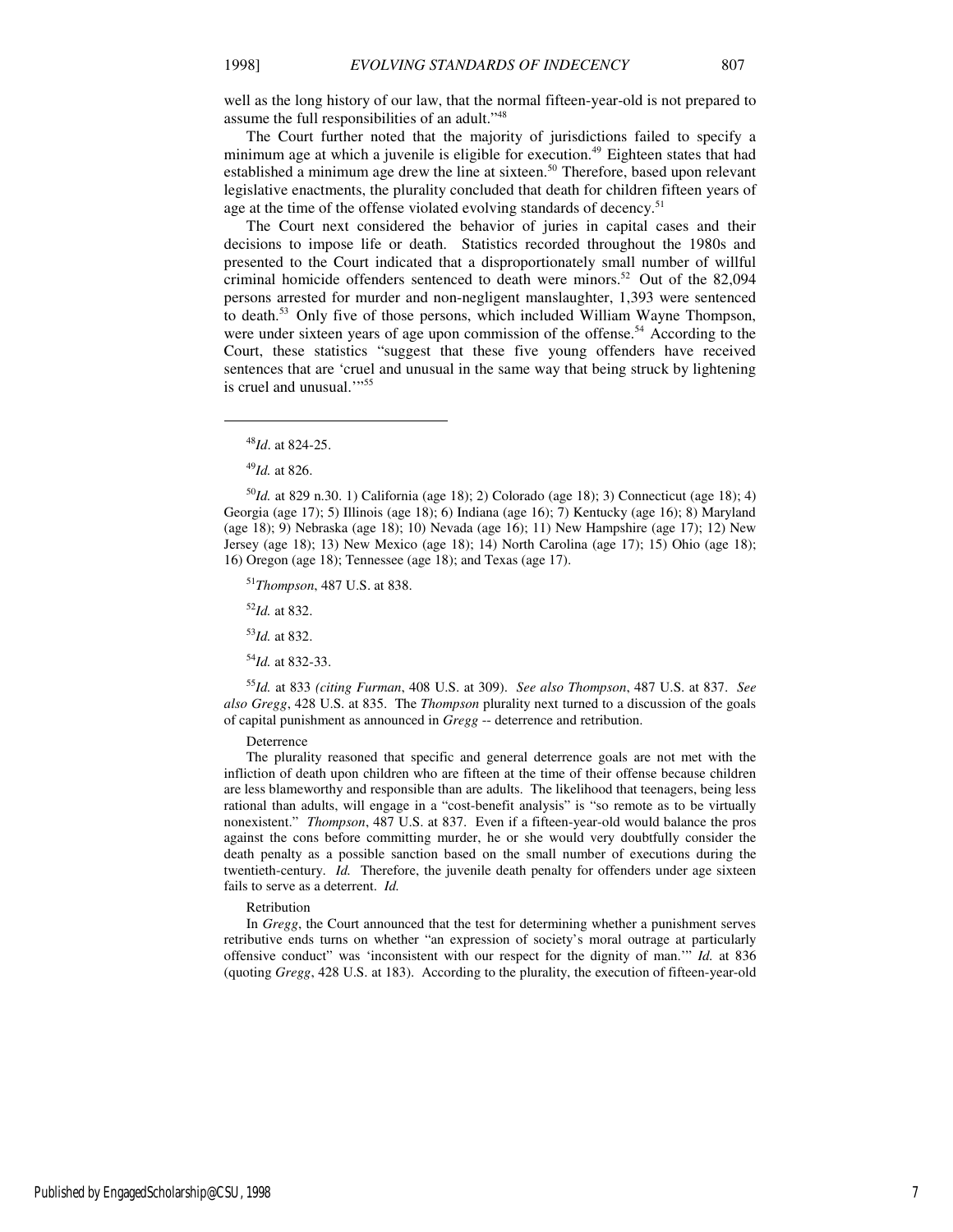enactments and jury behavior to identify a national consensus in opposition to executing children who were fifteen years of age at the time of their crimes.<sup>56</sup> Most relevant to Justice O'Connor was the fact that every legislature allowing for juvenile executions that established a minimum age for execution had set the minimum age at sixteen.<sup>57</sup> Adding to those states the fourteen states that prohibit capital punishment all together, it appeared that approximately two-thirds of state legislatures refuse to execute fifteen-year-olds.<sup>58</sup> Justice O'Connor explained that, in light of the legislation, "strong counter-evidence would be required to persuade me that a national consensus against this practice does not exist."<sup>59</sup>

When examining the behavior of juries, Justice O'Connor noted that the last time a juvenile younger than sixteen years of age was executed occurred more than four decades before. $\overline{60}$  Only five out of 1,393 criminal homicide offenders under sixteen were sentenced to death, leading to the inference that a national consensus exists against executing persons fifteen years of age at the time of their offenses.<sup>61</sup> Justice O'Connor did note, however, that those statistics are not dispositive.<sup>62</sup> For example, the statistics did not provide the number of times juries were asked to sentence a capital defendant under sixteen to death. The statistics also failed to establish the number of times prosecutors refrained from seeking death sentences for those persons under age sixteen who were otherwise eligible for death.

The lynchpin for Justice O'Connor, however, was the fact that nineteen states, including Oklahoma, failed to establish a minimum age for death eligibility.<sup>63</sup> O'Connor was unwilling to accept the dissent's theory that those nineteen states deliberately refused to establish a minimum age, thus allowing for the executions of fifteen-year-old offenders.<sup>64</sup> In light of the fact that every state that had expressly established a minimum age for death eligibility set that age at sixteen or older,

<sup>56</sup>*Id*. at 365.

l

<sup>58</sup>*See also Id.* at 829 n.25. The fourteen states which prohibit capital punishment include:1) Alaska; 2) District of Columbia; 3) Hawaii; 4) Iowa; 5) Kansas; 6) Maine; 7) Massachusetts; 8) Michigan; 9) Minnesota; 10) New York; 11) North Dakota; 12) Rhode Island; 13) West Virginia; and 14) Wisconsin.

<sup>59</sup>*Id.* at 849.

<sup>60</sup>*Id.* at 852.

<sup>61</sup>*Id.* at 848.

<sup>62</sup>*Thompson*, 487 U.S. at 853.

<sup>63</sup>*Id*.

<sup>64</sup>*Id.* at 850.

minors fails to meet that test. Therefore, based on relevant legislative enactments and the behavior of juries, along with an examination of the goals of capital punishment, the execution of a juvenile fifteen years of age at the time of the crime offends evolving standards of decency. *Id*. at 838. In fact, such executions are "nothing more than the purposeless and needless imposition of pain and suffering" and are thus unconstitutional under the Eighth Amendment. *Thompson*, 487 U.S. 815 at 838.

<sup>57</sup>*Thompson*, 487 U.S. at 849.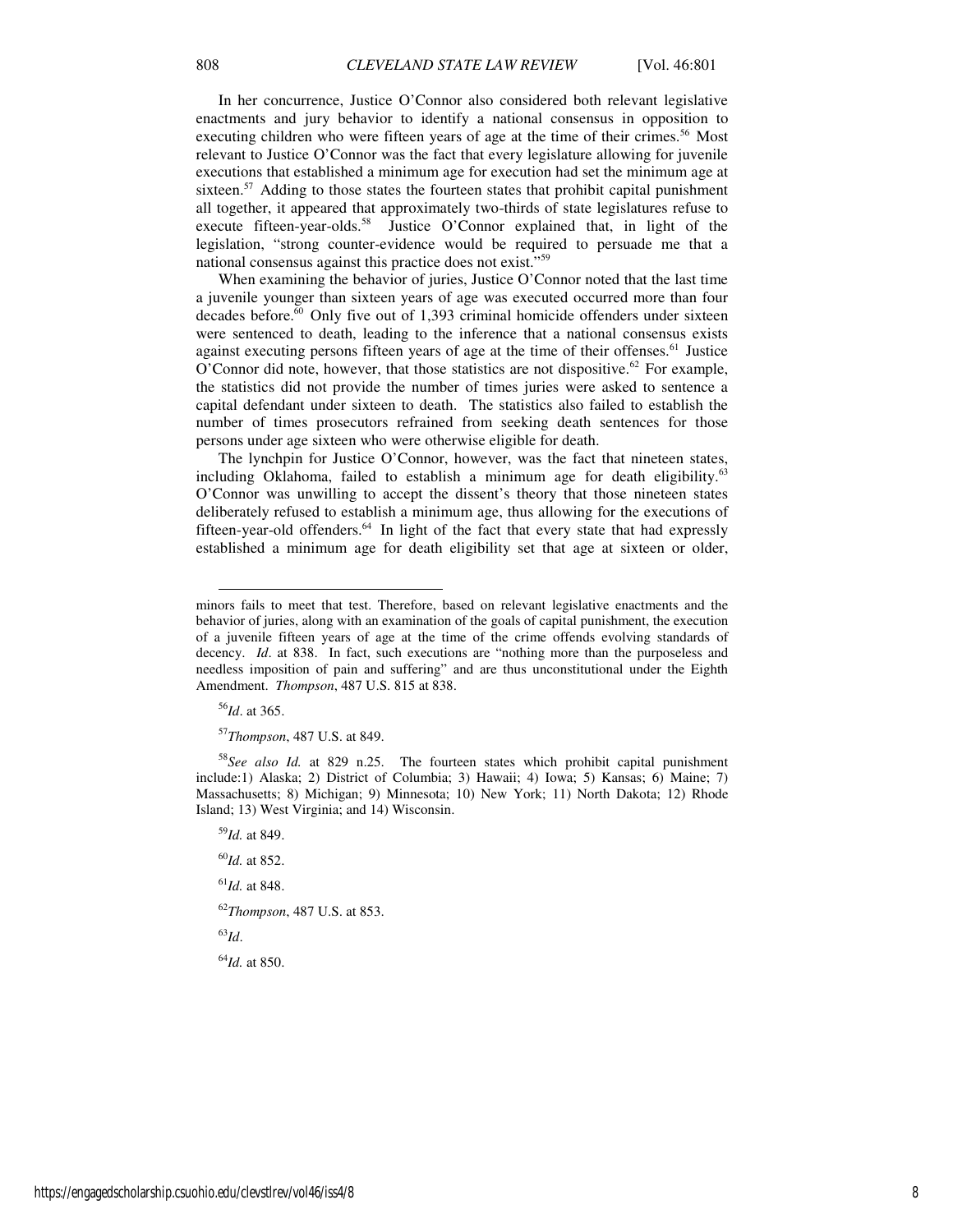O'Connor was unwilling to infer a deliberate intent by those nineteen states to provide execution for children under sixteen.<sup>65</sup>

Most important, O'Connor left the door open for the future when stating "adolescents are generally less blameworthy than adults who commit similar crimes- -it does not necessarily follow that all fifteen-year-olds are incapable of the moral culpability that would justify the imposition of capital punishment." $66$  O'Connor further opined that the plurality failed to produce conclusive evidence that fifteenyear-olds, as a class, could never be deterred from committing capital offenses by the prospect of death. $67$  In conclusion, O'Connor warned:

The day may come when we must decide whether a legislature may deliberately and unequivocally resolve upon a penalty authorizing capital punishment for crimes committed at the age of 15. In that event . . . we shall have to evaluate the evidence of societal standards of decency that is available to us at the time.<sup>68</sup>

Thus, according to Justice O'Connor, a time may present itself where current legislative enactments indicate a national consensus in favor of executing fifteenyear-olds. The shift in the national consensus will arise if society regards the fifteenyear-old child as morally and criminally blameworthy and thus eligible for death.

The dissent also analyzed the statistical evidence relied upon by the plurality and concurrence relating to the number of states allowing executions and those that define a minimum age versus those states that prohibit the death penalty under all circumstances. The dissent primarily focused on the fact that nineteen states had not defined a minimum age for execution, suggesting that the appropriate age for death

1

<sup>68</sup>*Id*. at 855. *See also* Seung Oh Kang, *The Efficacy of Youth as a Mitigating Circumstance: Preservation of the Capital Defendant's Constitutional Rights Pursuant to Traditional Eighth Amendment Jurisprudence*, 28 SUFFOLK L. REV. 747, 776-77 (1994). Kang reasons:

Examination of a youth's culpability discloses a generalization that all juveniles are less blameworthy than adults who commit similar crimes, triggering an assumption that age disqualifies the youth from death eligibility. A bright-line test excluding the entire class of youths from the death penalty, however, would negate an individualized examination of the proportionality of capital punishment to the defendant's culpability and the goals of retribution and deterrence, thus conflicting with the traditional fundamental values of the Eighth Amendment. Age instead serves as a "proxy," which, when analyzed with other factors such as immaturity, lack of sound judgment and responsibility, and the inability to properly assess the ramifications of one's conduct, may render the death penalty inappropriate. Notwithstanding the criticisms surrounding youth as a mitigating circumstance, youth constitutes a tenet of individualized consideration in the assessment of the capital defendant's culpability and also serves to mitigate the defendant's actions, not to categorically exempt all juvenile defendants from capital punishment. The utilization of youth as a mitigating force to establish automatic diminished culpability of the juvenile defendant would offend the precept of the dignity of man and undermine traditional Eighth Amendment jurisprudence.

<sup>65</sup>*Id*.

<sup>66</sup>*Id.*

<sup>67</sup>*Thompson*, 487 U.S. at 850.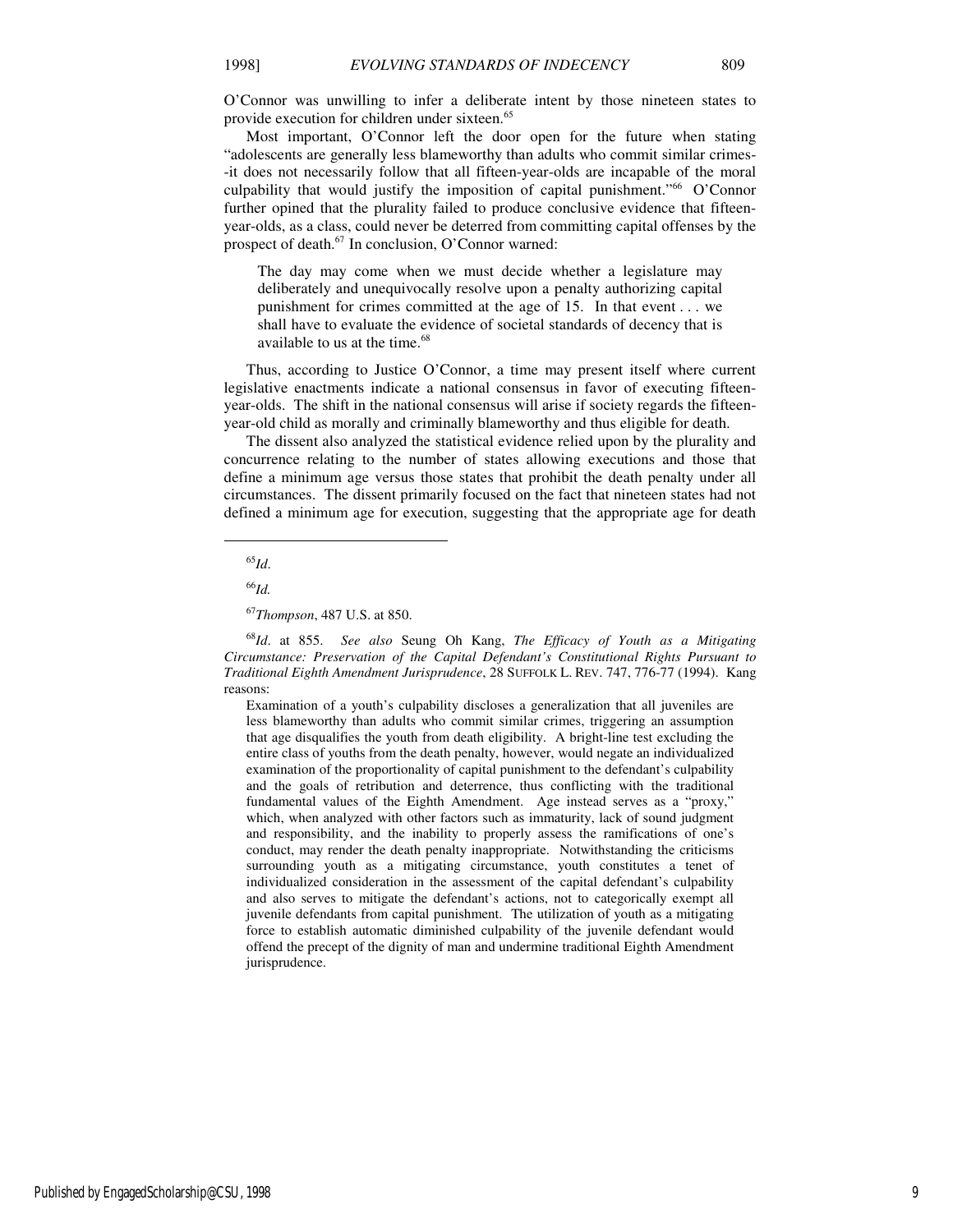eligibility should be determined on an individualized basis.<sup>69</sup> According to the dissent, the relevant legislative enactments, along with the behavior of juries suggest a national consensus that executing persons fifteen years of age at the time of their offenses is both acceptable and rare.<sup>70</sup> The dissent reasoned it is absurd to suggest a cold-blooded-killer one day under age sixteen can never be eligible for execution.<sup>71</sup> Instead, once a juvenile is transferred to the adult penal system, all of the applicable adult penalties, including death, should attach.<sup>72</sup>

The question of at what age juveniles become eligible for death was squarely presented to the Court one year following *Thompson*, in the consolidated cases of *Stanford v. Kentucky* and *Wilkins v. Missouri*.<sup>73</sup> The issue before the Court in both cases was whether executing juveniles sixteen and seventeen years of age at the time of their offenses constitutes cruel and unusual punishment.<sup>74</sup> The Court, using the objective factors relied upon in *Thompson*, held the executions of persons sixteen and seventeen years of age at the time of their offenses did not offend evolving standards of decency and was thus not violative of the Eighth Amendment proscription against cruel and unusual punishment.<sup>75</sup>

On January 7, 1981 Kevin Stanford and an accomplice robbed a gas station where twenty-year-old Baerbel Poore was working. After recovering 300 cartons of cigarettes, two gallons of fuel, and a small amount of cash, Stanford and friend repeatedly raped and sodomized Baerbel. With their goods secured, Stanford and his accomplice kidnapped Baerbel from the premises and drove her to an isolated area. Stanford shot her twice, once in the face with the fatal wound to the back of her head.<sup>76</sup> Stanford was seventeen. He was ultimately sentenced to death.<sup>77</sup>

In the companion case, Heath Wilkins, age sixteen, was convicted and sentenced to death for felony murder.<sup>78</sup> On July 27, 1985, after approximately two weeks of extensive planning, Heath Wilkins, Patrick Stevens, and their other accomplices robbed Linda's Liquor and Deli, a small convenience store owned and operated by Nancy Allen and her husband.<sup>79</sup> Before committing the robbery, the group stalked the deli through the bushes until the remaining customers left. $\frac{80}{10}$  Finally, carrying

<sup>70</sup>*Id.* at 870.

1

<sup>71</sup>*Id.* at 857.

<sup>72</sup>*Id.* at 863-64.

<sup>73</sup>Stanford v. Kentucky, 492 U.S. 361 (1989).

<sup>74</sup>*Id.* at 364-365.

<sup>75</sup>*Id.* at 379.

<sup>76</sup>*Id*. at 365.

<sup>77</sup>*Id.* 

<sup>78</sup>*Stanford*, 492 U.S. at 367.

<sup>79</sup>*Id*. at 366.

<sup>80</sup>*Id*.

<sup>69</sup>*Thompson*, 487 U.S. at 868.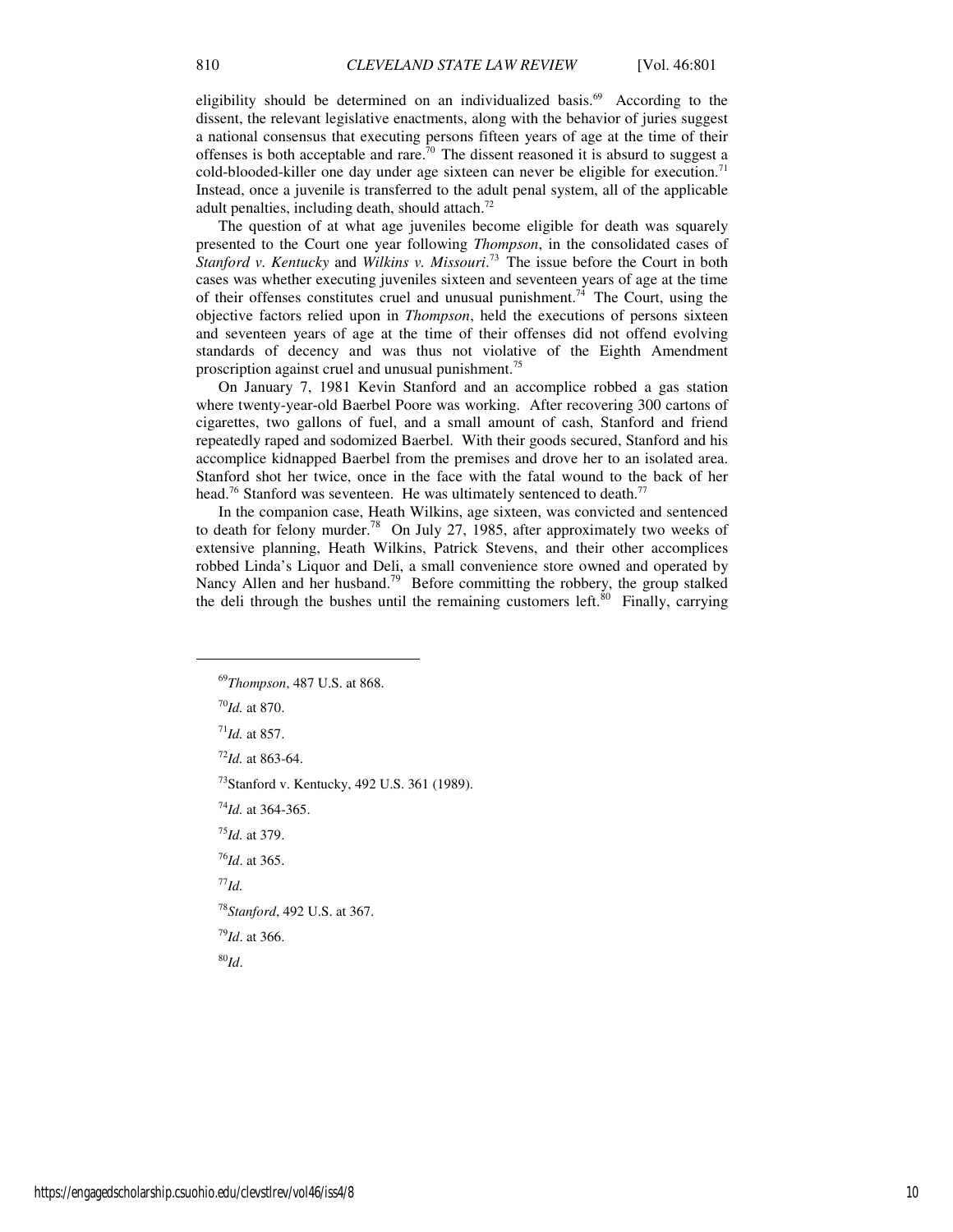bags stolen from a nearby hospital just minutes before, the group approached the deli.<sup>81</sup> One of the store's owners, Nancy Allen, was working that night.<sup>8</sup>

In accordance with their premeditated plan, Wilkins approached the counter to order a sandwich as Stevens sought refuge in the bathroom directly behind the counter.<sup>83</sup> When Wilkins ordered the sandwich, Stevens pounced from the bathroom and grabbed Nancy.<sup>84</sup> Wilkins drove a knife into her back.<sup>85</sup> Nancy collapsed on the floor, face down where she rolled into a spread eagle position with her back to the floor.<sup>86</sup> Stevens focused his attention on the cash register, where he quickly encountered problems.<sup>87</sup> In an effort to help, Nancy spoke.<sup>88</sup> Wilkins responded by plunging a knife into her chest three more times.<sup>89</sup> While she was begging for her life, Wilkins stabbed Nancy four more times in the neck.<sup>90</sup> The proceeds of the robbery consisted of liquor, cigarettes, rolling papers, and approximately \$450 in cash and checks.<sup>91</sup> Nancy Allen was a twenty-six-year-old wife and mother of two small children when Wilkins slaughtered her and left her on the deli floor to die.<sup>92</sup>

In a five-to-four decision, with Justice O'Connor concurring, the Court held that the imposition of death on a capital offender sixteen or seventeen at the time of the offense is not cruel and unusual punishment. $93$  In reaching this conclusion, the plurality again considered relevant legislative enactments and jury behavior as objective indicia of evolving standards of decency.

The plurality noted that, at common law and according to Blackstone's Commentaries, theoretically, a child as young as seven can be executed.<sup>94</sup> The Court further noted that fifteen of the thirty-seven states permitting the death penalty refuse to impose death upon sixteen-year-old capital offenders and twelve of the thirtyseven states refuse to impose death on seventeen-year-old capital offenders.<sup>95</sup> According to the plurality, this indicated a majority consensus that executing sixteen and seventeen-year-olds is permissible.<sup>96</sup>

<sup>81</sup>*Id*. <sup>82</sup>*Id*. <sup>83</sup>*Stanford*, 492 U.S. at 366. <sup>84</sup>*Id*. <sup>85</sup>*Id*. <sup>86</sup>*Id*. <sup>87</sup>*Id*. <sup>88</sup>*Stanford*, 492 U.S. at 366. <sup>89</sup>*Id*. <sup>90</sup>*Id*.  $^{91}$ *Id*. <sup>92</sup>*Id.* at 366. <sup>93</sup>*Stanford,* 492 U.S. at 380. <sup>94</sup>*Id.* at 368. <sup>95</sup>*Id.* at 373. <sup>96</sup>*Id.*

Published by EngagedScholarship@CSU, 1998 11

j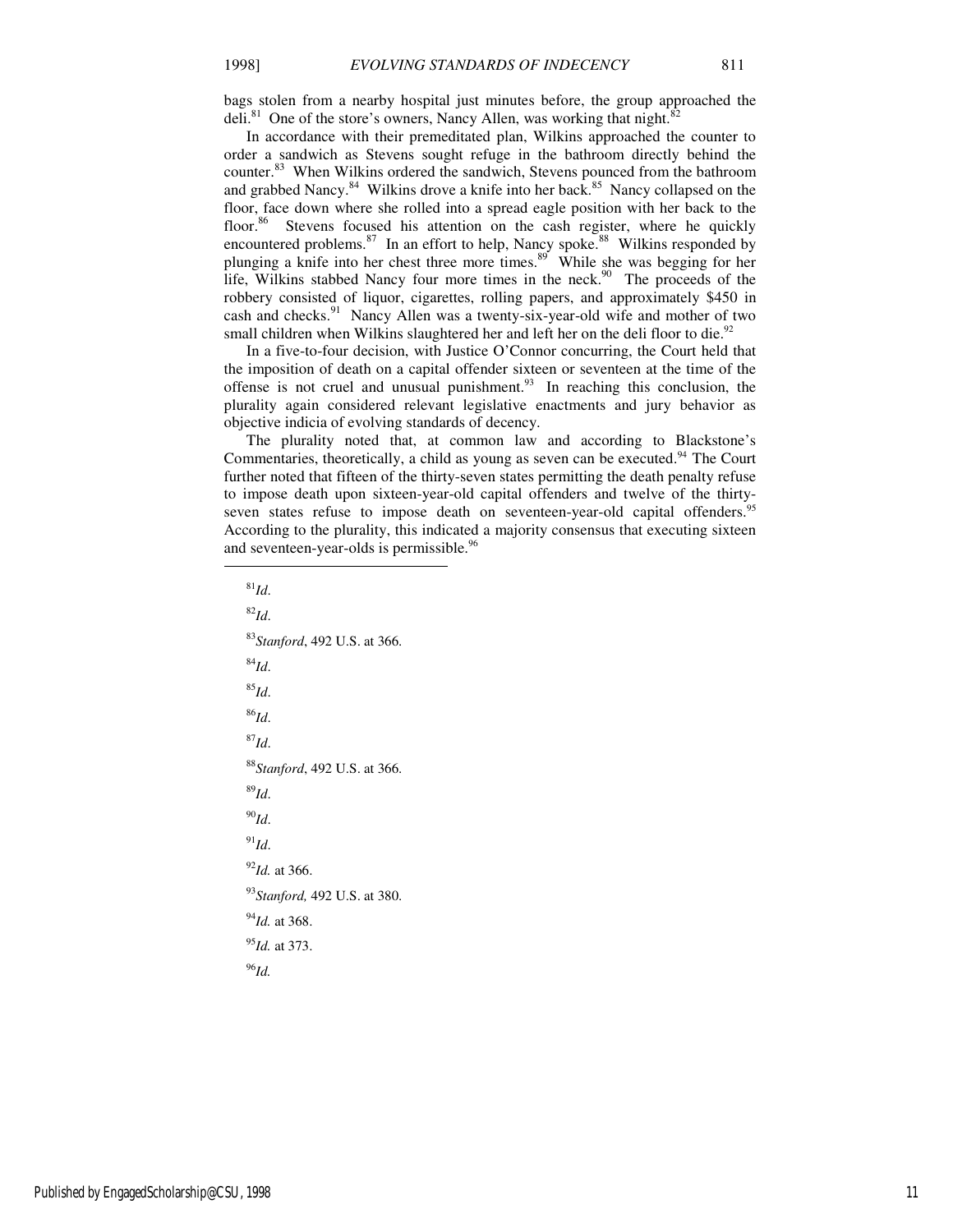The plurality also considered statistics gathered from 1982 through 1988 which indicated that only fifteen out of the 2,106 death sentences rendered were imposed on offenders under sixteen, while thirty death sentences were imposed on seventeenyear-old capital offenders. $97$  The plurality opined that these statistics could be regarded not as establishing a national consensus against the death penalty for sixteen and seventeen-year-old offenders, as defendants argued, but instead as evidence of a national consensus in favor of such executions in rare circumstances.<sup>98</sup>

The plurality explained that the burden rested with the condemned defendant to prove a national consensus against the death penalty for persons sixteen and seventeen years of age. $99$  In order to satisfy that burden, defendants must show "not that 17 or 18 is the age at which most persons or even almost all persons achieve sufficient maturity to be held fully responsible for murder, but that 17 or 18 is the age before which no one can be held fully responsible."<sup>100</sup> Because the majority of states who permit capital punishment set the minimum age for death eligibility at sixteen, the defendants failed to meet their required burden.

Finding that defendants, using legislative enactments, failed to prove a national consensus against executing sixteen and seventeen-year-old offenders, the plurality turned to the behavior of juries. The statistics indicated that from 1982 through 1988 only fifteen out of a total of 2,106 death sentences were imposed on defendants who were sixteen or younger at the time of their offenses.<sup>101</sup> Only thirty death sentences were imposed on children under seventeen at the time of the crime.<sup>102</sup> In fact, the last person younger than seventeen to have been executed was killed in 1959.<sup>103</sup> While Stanford and Wilkins argued that the statistics indicated a consensus against executing persons under eighteen, the plurality argued the contrary; executing persons under eighteen is permissible, but should be, and is, only rarely imposed.<sup>104</sup>

The plurality also explained that judges are not the appropriate audience for determining the existence of a national consensus in favor of or opposition to executing sixteen- and seventeen-year-old capital offenders.<sup>105</sup> Instead, defendants must appeal to and persuade the state citizens.<sup>106</sup> Because of their failure to meet their respective burdens, Stanford's and Wilkins's death sentences were affirmed.

In her concurrence, Justice O'Connor applied the same two-part test she established in *Thompson*: the constitutionality of the imposition of death on juveniles depends upon whether: 1) the state has established a minimum age for death eligibility; and 2) whether a national consensus against the death penalty exists.

*Id.* at 373. *Stanford,* 492 U.S. at 374. *Id.* at 373. *Id.* at 375. *Id.* at 373. <sup>102</sup>*Id. Stanford,* 492 U.S.at 374. <sup>104</sup>*Id. Id.* at 378. <sup>106</sup>*Id.*

 $\overline{a}$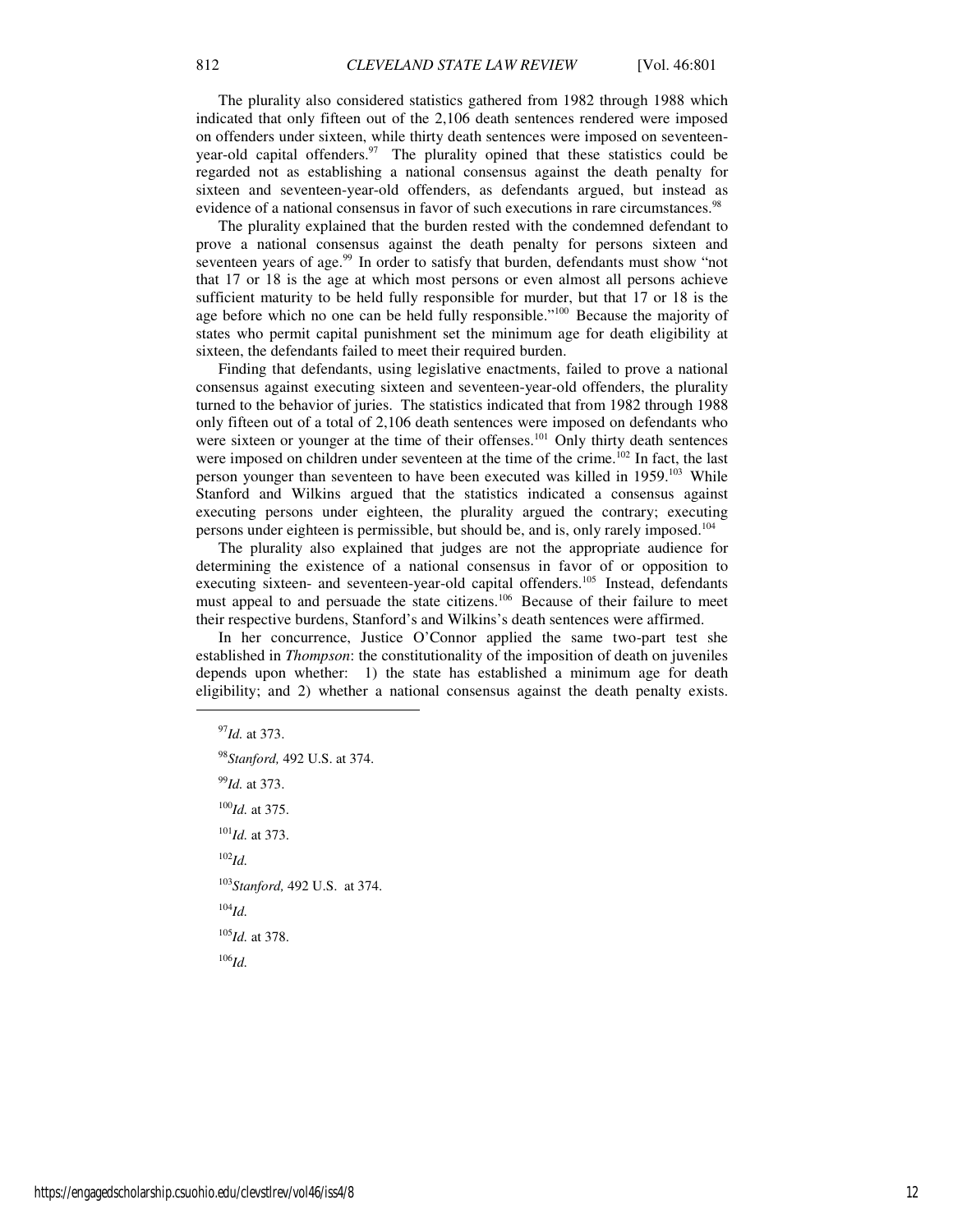Because the majority of states established a minimum age of death eligibility at sixteen and because the relevant legislative enactments and sentencing behavior of juries were consistent with evolving standards of decency, O'Connor reasoned that executing sixteen and seventeen-year-old capital offenders is not unconstitutional.<sup>107</sup> Justice O'Connor again warned, however, that "the day may come when there is such general legislative rejection of the execution of 16-or 17-year-old capital murderers that a national consensus can be said to have developed."<sup>108</sup>

The dissent declared that the imposition of death upon sixteen and seventeenyear-old offenders is cruel and unusual punishment and unconstitutional per  $se^{109}$ based on a different interpretation of relevant legislative enactments and jury behavior. In reaching their conclusion, the dissent pointed to the fact that twelve of the states permitting capital punishment forbid the imposition of death for persons under eighteen.<sup>110</sup> When viewed in conjunction with the fifteen states prohibiting capital punishment under all circumstances, it appears that twenty-seven states agree that persons under eighteen should not be executed.<sup>111</sup> Nineteen states do not even establish a minimum age, indicating that they "have not squarely faced the question."<sup>112</sup>

The dissent acknowledged the plurality's contention that jury decisions to impose death on sixteen- and seventeen year-old capital murderers are rare. However, that fact alone is not conclusive evidence of a national consensus in favor of such executions. In fact:

Just as we have never insisted that a punishment have been rejected unanimously by the states before we may judge it cruel and unusual, so we have never adopted the extraordinary view that a punishment is beyond the Eighth Amendment challenge if it is sometimes handed down by a jury.<sup>113</sup>

Consequently, the dissent concluded that the imposition of death on sixteen and seventeen-year-old offenders is cruel and unusual punishment.

As a result of *Thompson* and *Stanford*, a bright line has been drawn with regard to the minimum age for death eligibility; it is unconstitutional to execute children who were fifteen at the time of their crimes, but it is constitutional to execute sixteen-year-old offenders. However, Justice O'Connor concluded the day may

<sup>109</sup>*Id.* at 382.

 $\overline{a}$ 

<sup>110</sup>*Id.* at 371 n.2.

<sup>111</sup>*See Thompson v. Oklahoma*, 487 U.S. at 822-23 (1988); *Stanford*, 492 U.S. at 384 n.1. The fifteenth state to abolish capital punishment was Vermont.

<sup>112</sup>*Stanford*, 492 U.S. at 385. *See also Thompson*, 487 U.S. at 829 n.26. The nineteen states failing to establish a minimum age for death eligibility include: 1) Alabama; 2) Arizona; 3)Arkansas 4)Delaware; 5) Florida; 6) Idaho; 7) Louisiana; 8) Mississippi; 9) Missouri; 10) Montana; 11) Oklahoma; 12) Pennsylvania; 13) South Carolina; 14) South Dakota; 15) Utah; 16) Vermont; 17) Virginia; 18) Washington; and 19) Wyoming.

<sup>113</sup>*Stanford*, 492 U.S. at 386.

<sup>107</sup>*Id.* at 380-81.

<sup>108</sup>*Stanford,* 492 U.S*.* at 381.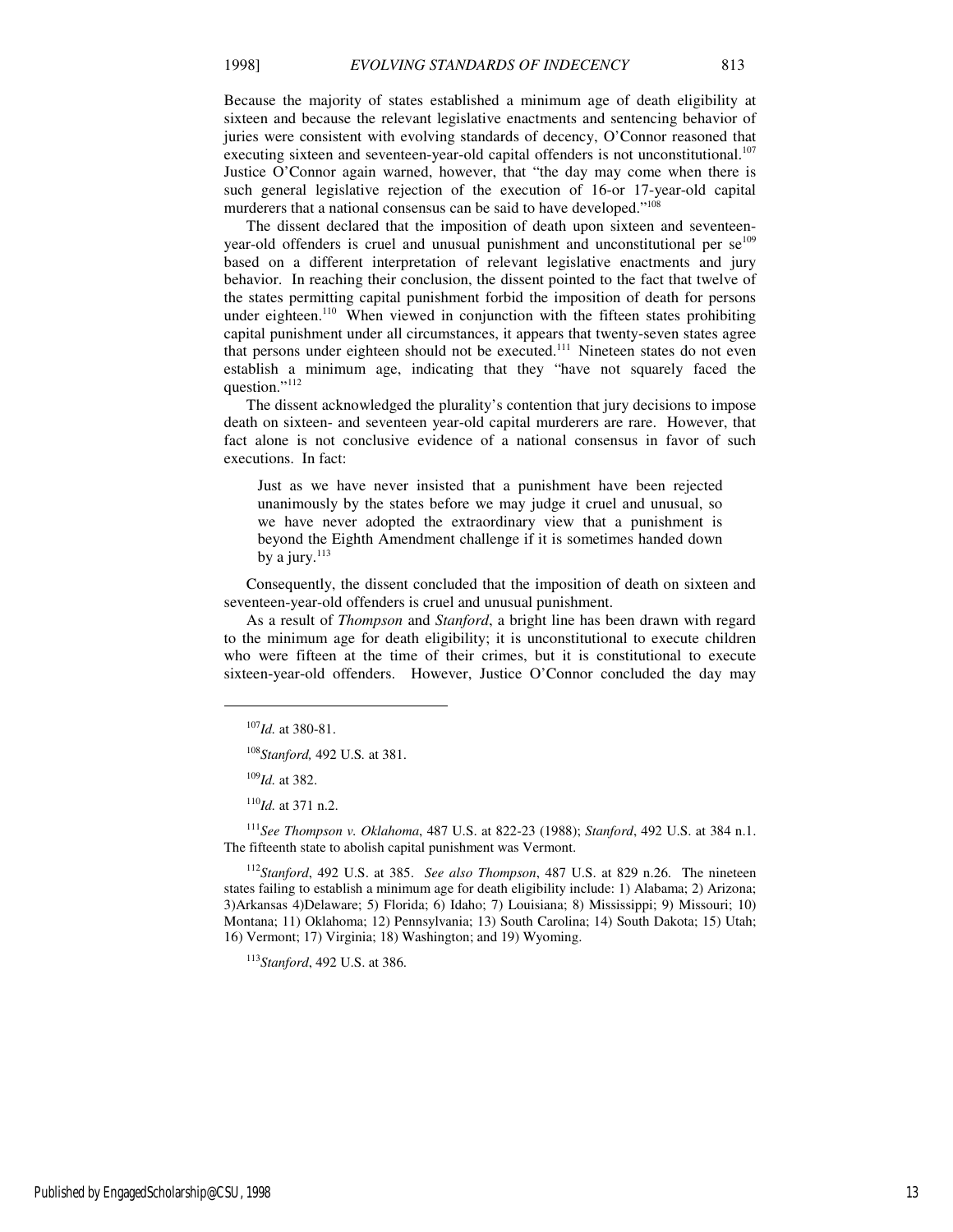arrive where our legislative enactments indicate a national consensus that fifteenyear-olds are both morally and criminally responsible for their acts and thus eligible for death.

The common link between the two cases is the Court's reliance on "evolving standards of decency" for determining death-eligibility. That standard, however, remains undefined and thus standardless. Instead, the Court has determined that relevant legislative enactments and an analysis of past jury behavior are reliable indicators of what is decent. Thus, the Court places the power of constitutional interpretation in the hands of politicians. The reliance on politicians to determine the contours of the Eighth Amendment's proscription against cruel and unusual punishment not only destroys the basic American promise and ideal of separation of powers, but it is also simply indecent.

# IV. EFFECT OF *THOMPSON* AND *STANFORD*: MODERN DAY NOTIONS OF EVOLVING STANDARDS OF INDECENCY

In light of the increase in publicity surrounding recent brutal murders committed by children, the issue facing the nation is whether *Thompson* will be revisited. The increase in publicity surrounding recent juvenile crimes has led to the dual misperceptions that there has been an increase in juvenile crimes and that the juvenile justice system has failed in its attempt to rehabilitate violent juvenile offenders.<sup>114</sup> As a result of both misperceptions, state legislators are lobbying for

*See also Dateline* (NBC television broadcast, Nov. 24, 1997). In November, 1997, an effort to raise money for the PTA and possibly win the grand prize pair of walkie-talkies led eleven-year-old Eddie Werner on a door-to-door mission in suburban New Jersey, with candy for sale. By the time Eddie knocked on Sam Manzie's door, he had sold approximately \$200 worth of candy. Forty-Eight hours later, the police discovered Eddie's body in woods across the street from Manzie's home. According to authorities, "Manzie sexually assaulted and strangled Eddie, robbed him of his sales money, then hid the body in a suitcase before disposing of it in a wooded lot near by." *Id.* Sam Manzie was fifteen.

*See also NBC Nightly News* (Dec. 26, 1997). Vincente Guevara had been guzzling a few beers with his friends when a twenty-three-year-old mother of two crossed his path. She was on her way home from working a double shift at the local 7-11. Guevara shot her in the back of the head. He "wanted to know what it felt like to kill somebody." Guevara was fifteen.

*See also* The *Today Show* (NBC television broadcast, Dec. 2, 1997). In December, 1997, Michael Carneal entered his Heath High School prayer meeting, in Paducah, Kentucky, after kindly warning his friend not to be present that day. Carneal calmly inserted ear plugs into his ears, removed the shotgun he had stolen on Thanksgiving day and showered the prayer group with bullets. Carneal killed three girls. Carneal was fourteen.

*See* Ben Dobbin, Parents of Slain 4-Year-Old Still Struggle 4 Years Later, BUFF. NEWS, August 10, 1997 at A22. See also Teenage Murder Denied New Trial, BUFF. NEWS, August 17, 1997, at A14. See also Judge Refuses New Trial for Convicted Killer, 17 Eric Smith Could be Transferred to an Adult Prison Next Year, SYRACUSE NEWSPAPERS, August 17, 1997, at B1. In 1993, Eric Smith lured four-year-old Derrick Robie into the woods while Robie was

 $\overline{a}$ 

<sup>114</sup>*See Dateline* (NBC television broadcast, Oct. 13, 1997) In October of 1997, Luke Woodham brutally stabbed his mother to death before heading to Pearl High School, in Pearl, Mississippi, with a hunting rifle in tow. Woodham entered the school and "pulled the rifle from under his coat, walked up to his former girlfriend and shot her to death. Then . . . he sprayed the crowded school commons with gunfire." *Id.* Woodham killed two girls and injured seven others. According to his letter, also known as his "manifesto," Woodham embarked on his hunting excursion because "people like me are mistreated every day. I do this to show society – push us and we will push back." *Id*. Luke Woodham is sixteen.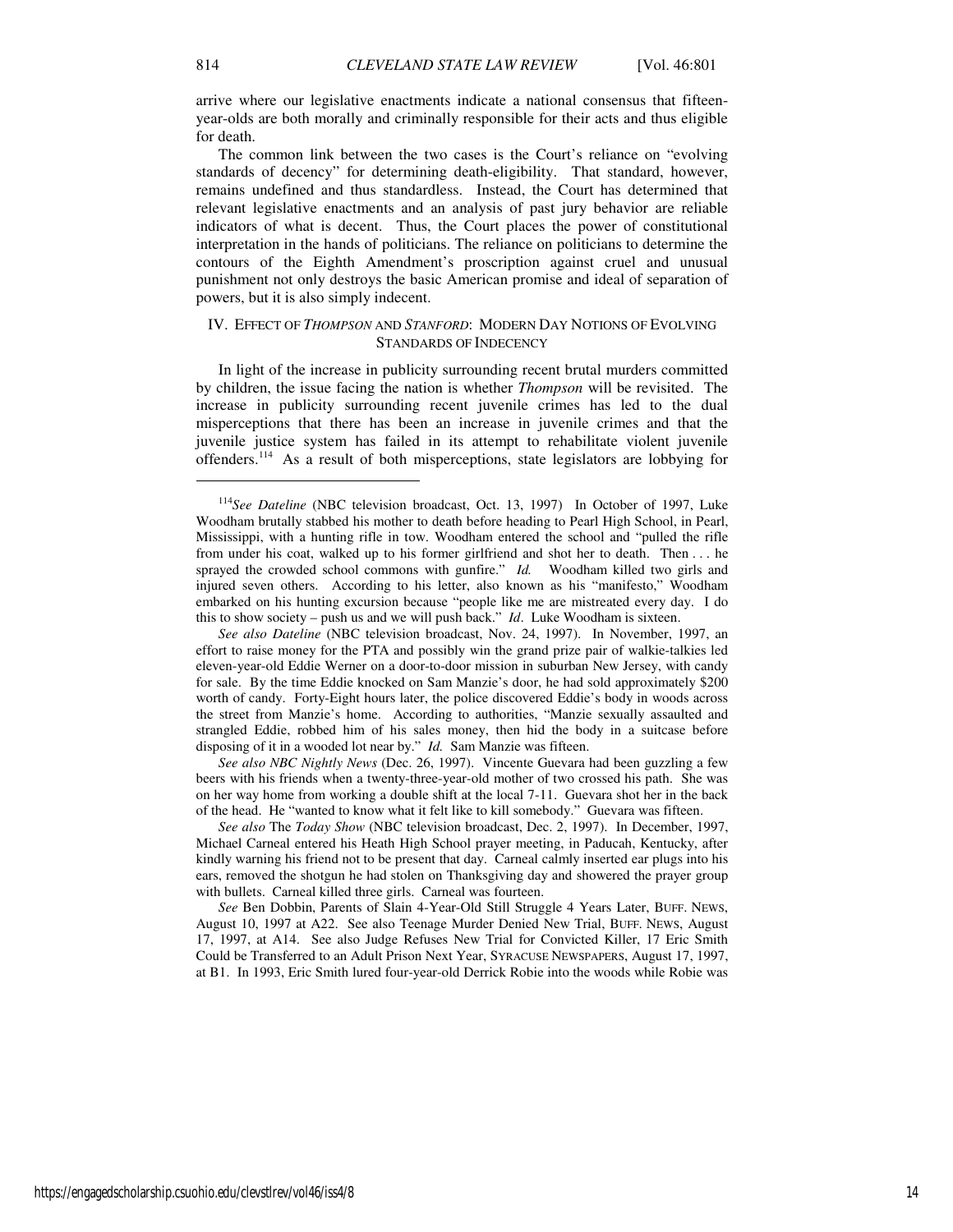-

reducing the minimum age for waiver of juvenile jurisdiction to provide for adult punishments at younger ages. The logical result of reducing the minimum age for transfer eligibility is reducing the minimum age for death eligibility.

In her *Thompson* concurrence, O'Connor stated that although most juveniles are less criminally blameworthy and less morally culpable than adults "it does not necessarily follow that all fifteen-year-olds are incapable of the moral culpability that would justify the imposition of capital punishment."<sup>115</sup> O'Connor warned, therefore, that the day could come where the evidence would have to be reexamined in order to determine a minimum age for death eligibility that is in accordance with the national consensus and thus evolving standards of decency.

A closer look at relevant threatened legislative enactments reveals that perhaps the dawn of that day has come. Society, however, must be weary of *any* available "reliable evidence" of a national consensus in favor of executing fifteen-year-old murderers. The Court has identified legislative enactments as an indicator of a national consensus. Assuming, *arguendo*, that all people vote, the assumption that politicians provide "reliable evidence" of a national consensus is fatally flawed. Indeed, it would be disingenuous to suggest that the information presented to the people by politicians is objectively reliable. Politicians present information necessary for soliciting votes, not for determining a national consensus. Thus, the reliance on legislative enactments as "reliable evidence" of a national consensus is not only misplaced but is dangerous.

# *A. Political Manipulation of Public Misperceptions*

# 1. Recent Lobbying Efforts by State Legislators

In response to societal fear and outrage as a result of violent juvenile crime, some states have enacted legislation which depart from and lower the minimum age of death eligibility established in *Thompson*. For example, in North Carolina, a juvenile

en route to day camp. According to authorities, "Eric choked the pre-schooler, stuffed a paper towel and a plastic lunch bag in his mouth and crushed his skull with a twenty-six-pound rock. He sodomized the body with a stick." Eric Smith was thirteen.

*See also CBS Evening News* (Sept. 3, 1994); *CBS Evening News* (Sept. 12, 1994); *CBS Evening News* (May 16, 1996); *CBS Evening News* (April 25, 1996); *NBC Nightly News* (May 2, 1996). In High Bridge, New Jersey, eleven-year-old Jacob Tracy was shot in the chest in his bedroom by his own friend. Jacob was killed because he refused to accept an apology from another child. The friend and killer was thirteen.

*See also* CBS Evening News (Oct. 14, 1994). In 1994, five-year-old Eric Morris died after being thrown from a Chicago public housing high rise. He was being beaten while dangling over the edge. Eric's nine-year-old brother attempted to save him; but, the attackers bit Eric's hands until he let go of the edge and fell fourteen stories to his death. Eric died from massive internal injuries. His killers were ten and eleven. They killed Eric because "he had refused to steal candy for them."

*See also Dateline* (NBC television broadcast, Oct. 27, 1998). In 1998, Andrew Golden and Mitch Johnson carried out their plot to activate their school fire alarm and, using deer rifles stolen from one of their grandfathers, opened-fire on the Jonesboro, Arkansas schoolyard. Four students were killed. One teacher was killed. Ten students were injured. Johnson was thirteen. Golden was eleven.

<sup>115</sup>Thompson v. Oklahoma, 487 U.S. 815 (1988).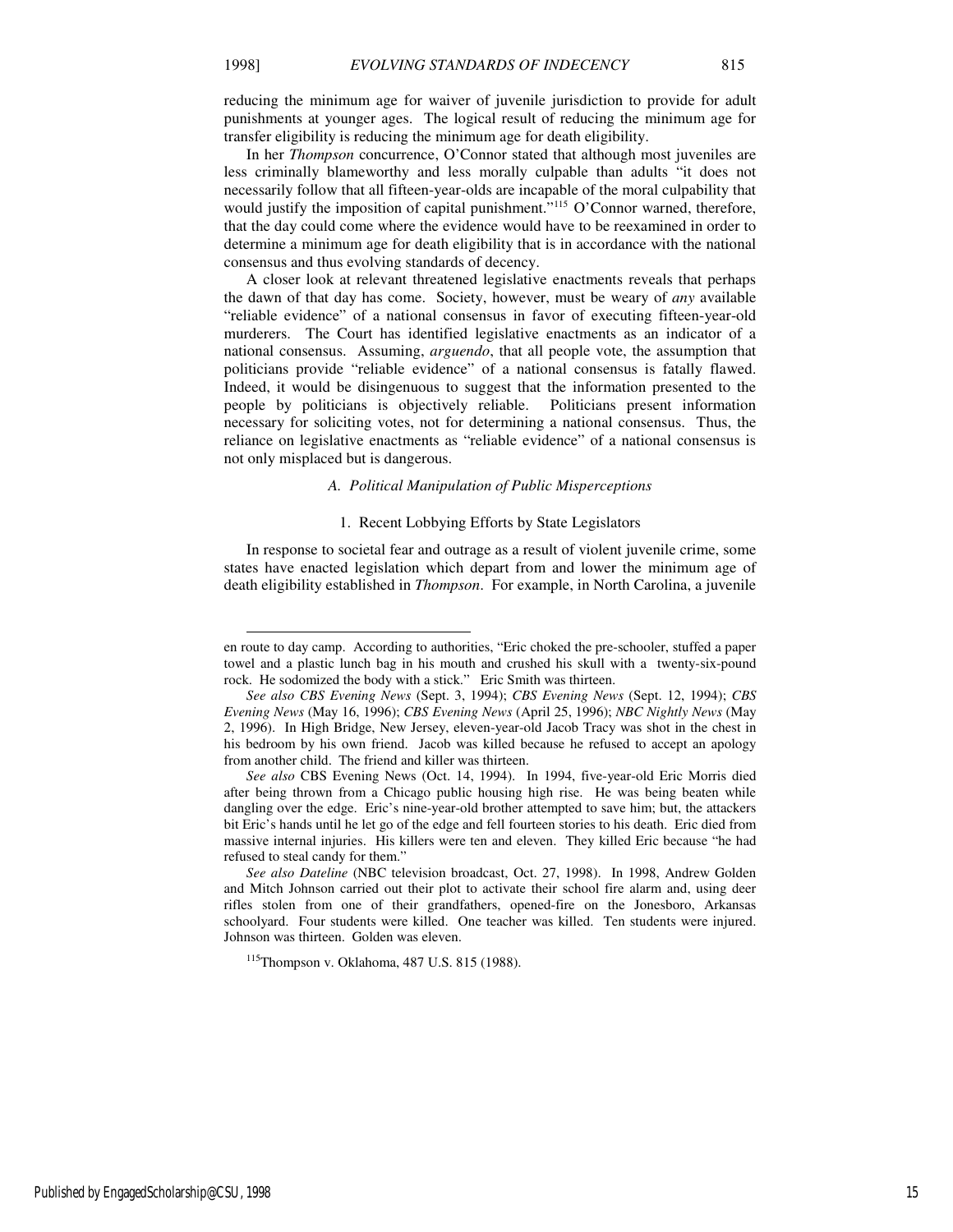as young as fourteen may be executed if he or she committed murder while being incarcerated for murder.<sup>116</sup>

In Virginia, a juvenile may be executed at age fifteen.<sup>117</sup> Arkansas and Utah provide for death at age fourteen.<sup>118</sup> South Dakota permits the execution of ten-yearold capital offenders, following a transfer hearing and trial as an adult.<sup>119</sup> Support for the death penalty as applied to juveniles under sixteen is further evidenced by the fact that several states--Arizona, Delaware, Florida, Idaho, Montana, South Carolina, and Washington -- have not established a minimum age for death.<sup>120</sup>

Some recent efforts by state legislators to reduce the minimum age for executions include those of California Governor Pete Wilson, who proposed twenty bills before the legislature to overhaul the juvenile justice system and allow a "get tough on crime" approach to juvenile offenders.<sup>121</sup> In a transparent political soundbite, Governor Wilson stated his support for executing thirteen- and fourteen-year-old offenders, by declaring "no longer . . . will the welfare of the young felons be the primary concern of the juvenile system.' [Instead], the safety of ordinary, law abiding citizens must be government's top priority."<sup>122</sup>

According to Wilson, the death penalty must be an option for children.<sup>123</sup> In support of Wilson's poitically fueled declaration, Assemblyman Bustamante stated he, too, would "default to say that a hardened criminal is a hardened criminal no matter at what age."<sup>124</sup> "[W]ith a tear in [his] eye,"<sup>125</sup> Bustamante declared he *may* have no other choice but to *support* the death penalty for children as young as thirteen.<sup>126</sup> Quackenbush declared that "the only thing we can do is take these people off the street and put them in cages where they belong."<sup>127</sup>

Likewise, in the wake of the Jonesboro shootings, one Arkansas legislator has proposed a law enabling prosecutors to charge juveniles with capital murder, without regard to age.<sup>128</sup> According to the Arkansas lawmaker "the bottom line is, you

<sup>117</sup>*Id*. *See also Capital Punishment*, Bureau of Justice Statistics, 1996 5 T.4 (revised 1/15/98).

<sup>119</sup>*Id.*

 $\overline{a}$ 

<sup>120</sup>*Id.*

<sup>121</sup>Carl Ingram, *Wilson Proposes Overhaul of Juvenile Justice System Politics: Governor Presents 20 Bills to get Tough with Youth Crime, Including a Suggestion that the Minimum Age for Death Penalty be Lowered to 14*, L.A. TIMES, April 10, 1997, at A3.

<sup>122</sup>*Id.*

<sup>123</sup>Vincent J. Schodolski, *2 California Officials Suggest 13-Year-Olds Face Death Penalty*, CHI. TRIB., April 15, 1997, at 6.

<sup>124</sup>*Id.* <sup>125</sup>*Id.* <sup>126</sup>*Id.* <sup>127</sup>*Id.*

<sup>128</sup>*CBS Evening News* (Jan. 8, 1994).

<sup>116</sup>Nanda, *supra* note 18, at 1313.

<sup>118</sup>Nanda, *supra* note 18, at 1313.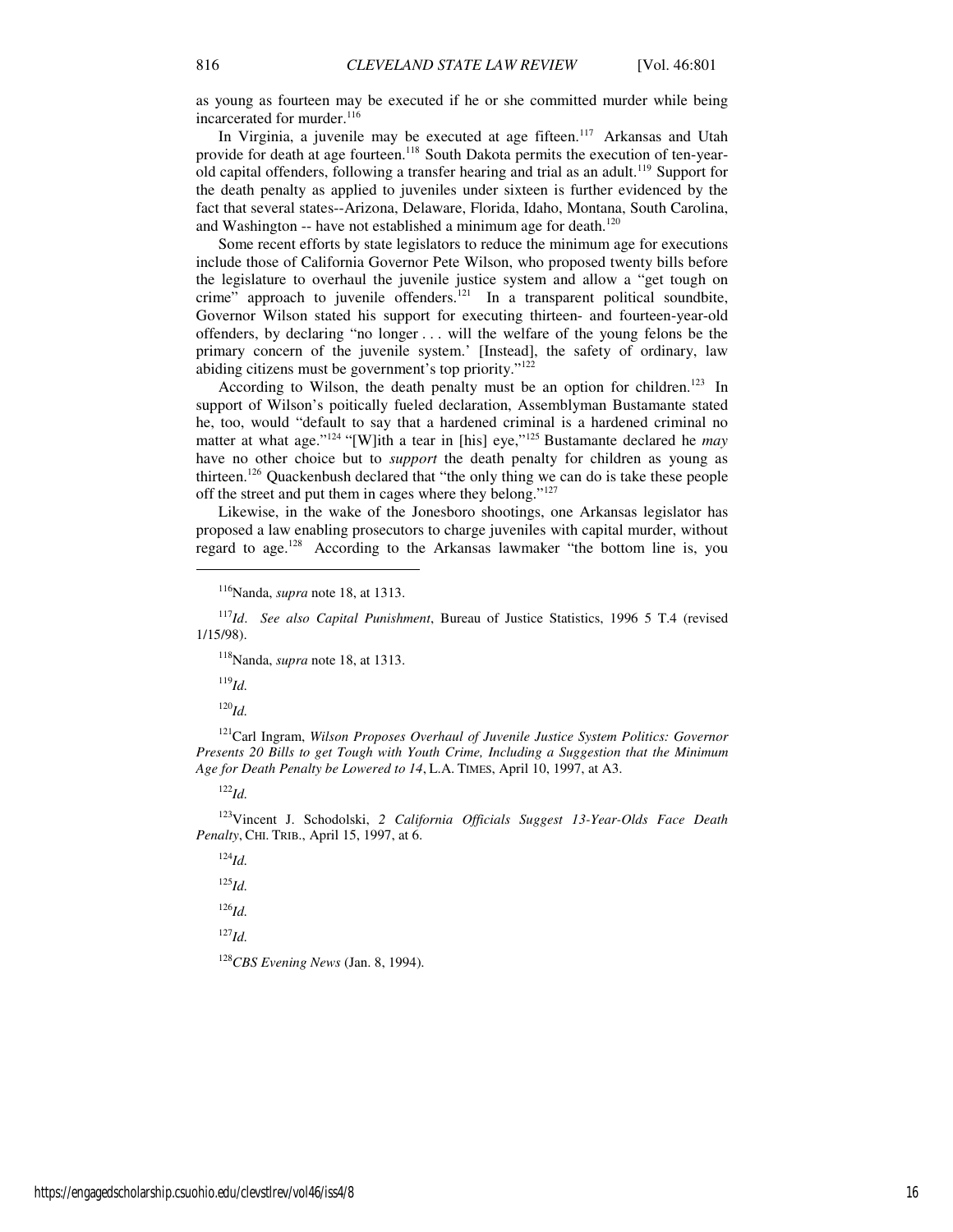commit premeditated murder and all the parts of the system say you should be accountable as an adult, you can be held accountable as an adult."<sup>129</sup> Also as a result of the Jonesboro shootings, a Texas legislator proposed a bill allowing for the imposition of death sentences for children as young as eleven, postponing executions until they reach age seventeen.<sup>130</sup>

# 2. Perceived Increase in Juvenile Crime

State legislators base their political platforms on juvenile crime, rallying around the public misperception that violent juvenile crimes are on the rise. Yet, the most recent report issued by the FBI indicates that the occurrence of juvenile crime has decreased.<sup>131</sup> Furthermore, in 1992,  $66\%$  of the crimes committed by juveniles were property offenses, drug offenses, and public order offenses, as opposed to violent acts committed against other persons.<sup>132</sup> The perception that there is an upward trend in juvenile crime is mistaken. Instead, there is an upward trend in waiver of juvenile jurisdiction.<sup>133</sup>

Legislators argue that the failure of the juvenile justice system to rehabilitate juvenile offenders before they kill justifies adult trials and adult punishments, including death. One commentator argues the philosophy on which the juvenile justice system was founded is from a "bygone era."<sup>134</sup> "Yesterday's delinquents had fist-fights, shoplifted, and stole bikes and cars; today, they are armed with deadly weapons and devoid of respect for others as they commit burglaries, rapes, and murders."<sup>135</sup>

These recent lobbying efforts by state legislators, when viewed in conjunction with the states currently allowing the executions of children between ages ten and fourteen indicate a growing national consensus in support of executing children under sixteen. Because of the perceived failure of the juvenile justice system to rehabilitate juvenile offenders before they kill, adult trials and adult punishments may become justified. What remains unsaid and unrecognized, however, is that the failure of the juvenile justice system is the failure to rehabilitate the juvenile--not the failure of the juvenile to be rehabilitated.

<sup>130</sup>*Id.*

j

<sup>132</sup>Laureen D'Ambra, *A Legal Response to Juvenile Crime: Why Waiver of Juvenile Offenders is not a Pancea*, 2 ROGER WILLIAMS U. L. REV. 277, 282 (1997).

<sup>135</sup>*Id.* at 281-82.

<sup>129</sup>*Dateline* (NBC television broacast, Mar. 27, 1998)

<sup>131</sup>4/24/98 Agence France-Presse**.**

<sup>133</sup>Katherine Hunt Federle, *Emancipation & Execution: Transferring Children to Criminal Court in Capital Cases*, 1996 WIS. L. REV. 447, 486 (1996).

<sup>134</sup>D'Ambra, *supra* note 132, at 281.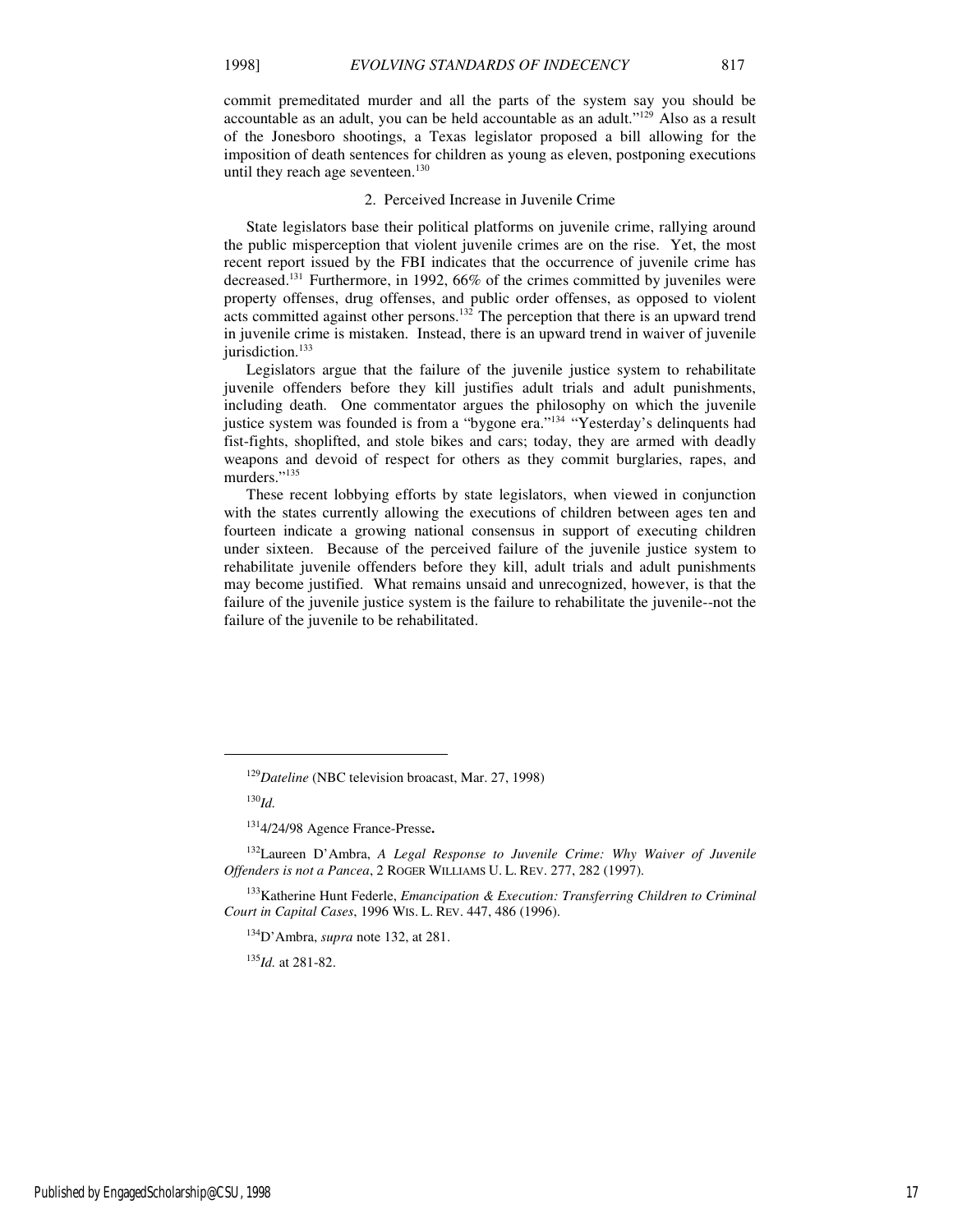#### *B. The Failure of the Juvenile Justice System*

# 1. Failure of the Juvenile Justice System to Rehabilitate

In 1996, a twelve- and thirteen-year-old became the youngest inmates at a maximum security prison.<sup>136</sup> The two children were convicted at ages ten and eleven for the murder of five-year-old Eric Morris. They dropped Eric fourteen stories to his death for his refusal to steal candy for them.<sup>137</sup> The young inmates were sent to prison following a Chicago judge's rejection of the defense claim that the children were in need of psychiatric assistance.<sup>138</sup> Instead, the judge chose to place great weight on the fact that both boys had appeared in court on numerous occasions prior to murdering Eric.<sup>139</sup> Each time they appeared in juvenile court, instead of being given treatment, they were sent back to their debilitated homes in the projects of Chicago.<sup>140</sup> While Eric's murder and the subsequent waiver of jurisdiction over the two young killers can be perceived to be a failure of the juvenile justice system to rehabilitate two "monsters,"<sup>141</sup> it can also be perceived as a failure of the court to provide rehabilitation.

Similarly, three days prior to sodomizing, robbing, and murdering eleven-yearold Eddie Werner on his mission to sell candy door-to-door, Sam Manzie's parents appeared in Judge Citta's family court asking that their son Sam be committed to a twenty-four-hour in-patient psychiatric facility.<sup>142</sup> The Manzies were afraid of their son.<sup>143</sup> Ordinary out-patient counseling was of no avail. Judge Citta responded that the juvenile system lacked funding to provide Manzie with in-patient hospitalization:

I can only tell you, Samuel, that you have got to do the right thing . . . I am also going to assume that you love your parents, and it's obvious to me that they care for you, but they're afraid. And I don't know whether you're a violent guy . . . I'm going to make your parents take you home. You are 15-years-old. You must follow their rules. You're not mentally disturbed in any way. You're not a psychopath. No? Remember the difference between right and wrong and it will be fine. Good luck to you.<sup>144</sup>

Three days later, Eddie Werner knocked on Sam Manzie's door.<sup>145</sup>

<sup>137</sup>*Id*. <sup>138</sup>*Id.* at 177.

j

<sup>139</sup>*Id.* at 177-78.

<sup>140</sup>*Id.* at 178.

<sup>141</sup>Baird & Samuels, *supra* note 136, at 178.

- <sup>142</sup> *Dateline*, *supra* note 4.
- <sup>143</sup>*Id.*

<sup>144</sup>*Id.*

<sup>145</sup>*Id.*

<sup>136</sup>Michelle I. Baird & Mina B. Samuels, *Justice for Youth: Betrayal of Childhood in the United States*, 5 J.L. & POL'Y 177-78 (1996).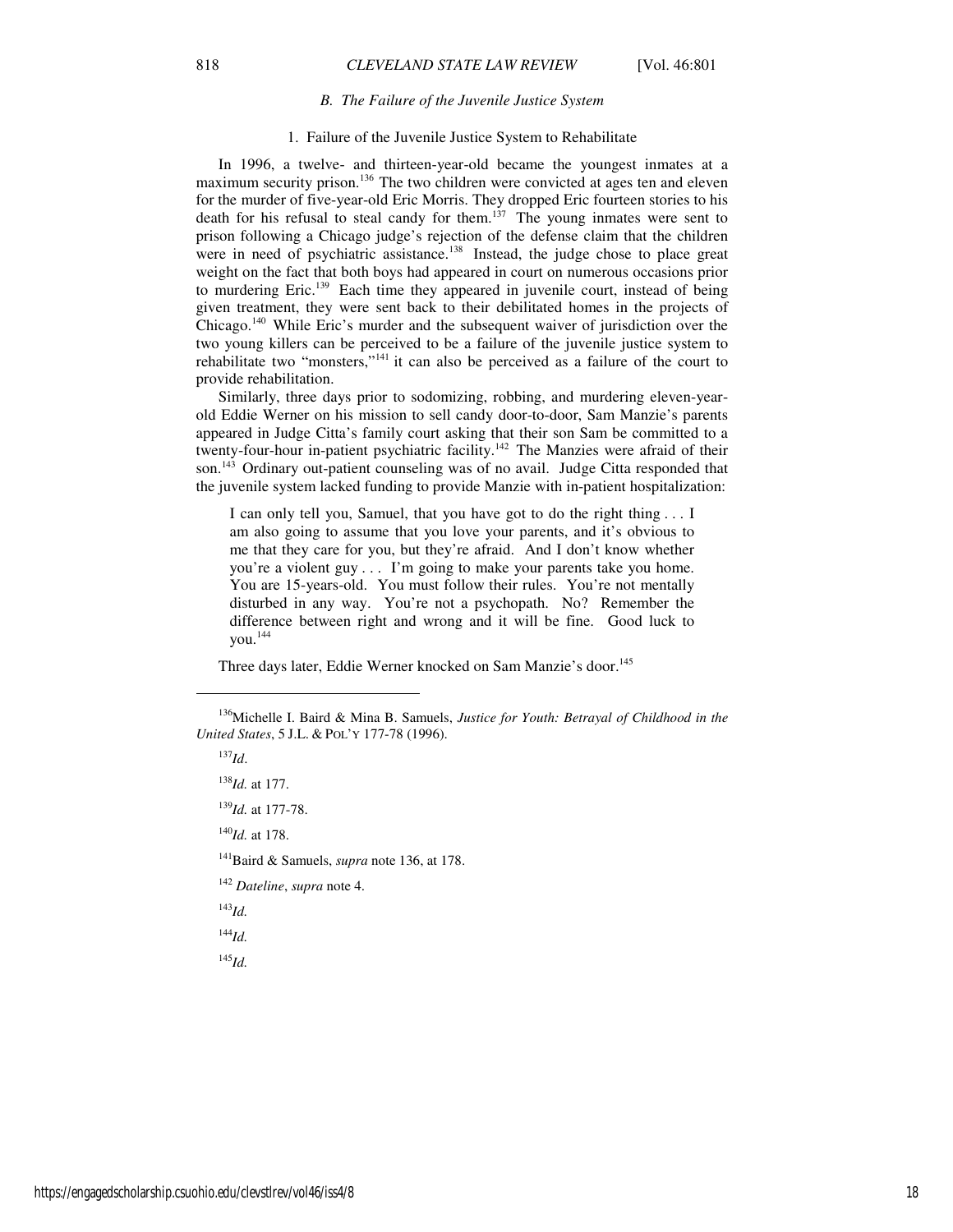Again, the juvenile justice system denied a juvenile treatment for a lack of resources; the result was murder. Thus, the failure of the juvenile justice system to rehabilitate young felons lies not on the failure of the felon to be rehabilitated. Instead, the failure of the juvenile justice system is the failure to rehabilitate young felons.<sup>146</sup>

#### V. SOCIETAL RESPONSE TO POLITICAL MANIPULATION OF PUBLIC MISPERCEPTIONS

#### *A. A Reversion Back to Colonial Theories of Punishment*

With the misperceptions that violent juvenile crime is on the rise and that juvenile murderers are not amenable to rehabilitation, comes the politically fueled and media-fed misperception that the only viable alternative is to transfer the young killers to adult prison to face execution. Not only does this "solution" ignore the problem of inadequate juvenile "rehabilitation" facilities which serve as a fundamental contributing factor to juvenile violence, but it also represents abandonment of these children.

It is societal frustration and fear that are the vehicles for ultimately redefining our standards of decency. However, society must be weary of political manipulation by legislators when determining that a national consensus exists in favor of executing children who are under the age of sixteen. Fear is leading Americans to call for tougher sanctions for juvenile offenders. Americans want juveniles to be punished and sentenced as adults.<sup>147</sup> A recent survey conducted in response to the highly-

Conditions under which juveniles are confined prior to and following an adjudication of delinquency are harsh and penal in nature. According to one commentator, "while some juvenile institutions may look like 'home,' most juvenile facilities resemble adult prisons." *See* Baird & Samules, *supra* note 108 at 182-83. Overcrowding is a continuous problem. Some children are forced to sleep on cement floors due to a lack of bedding. *Id.* The confined juveniles are not given adequate supervision due to under-staffing. *Id.* Behavior problems often result, calling for an increase in use of leg shackles and handcuffs, and four-point restraints. *Id.* Furthermore, every year, 11,500 out of 65,000 incarcerated children perform suicidal acts. *Id*. at 198. With the overcrowding, lack of supervision, and increase in use of restraints comes a lack of available treatment and counseling. *Id.* at 182.A recent study of juvenile institutions conducted in New York revealed that the boys' and girls' facilities are "characterized by high recidivism, homosexuality, inadequate treatment, poorly trained staff, and numerous other signs of failure." *See* Mnookin, *supra* note 26 at 1103-1107.

Several cases have appeared before courts throughout the states challenging the constitutionality of the conditions in juvenile facilities. In an Indiana correctional facility, boys between the ages of twelve and eighteen were being beaten with two inch thick fraternity paddles. One boy, weighing 160 pounds, was beaten with the paddle by a staff member weighing 285 pounds. *See* Nelson v. Heyne, 491 F.2d 352, 354 (1974). The injuries sustained by the beatings were such that one child was forced to sleep on his face for three nights as a result of severe bruising and blistering. *Id.*

In Ohio, two children who were placed under juvenile court jurisdiction following adjudications of delinquency, were transferred to Cleveland's old County Jail to be "scared straight." *See* Doe v. McFaul, 599 F.Supp. 1421, 1423 (1984). Judge Leodis Harris instituted

1

<sup>146</sup>*Id. See also Teen Murder Suspect Confused about Sexuality Parents Say*, REC. N. N. J., October 31, 1997, at AO2.

 $147$ Disturbingly, the failure to offer rehabilitation extends far beyond merely denying psychiatric assistance to needy children. The failure of treatment has penetrated the walls of juvenile facilities to create deplorable dehumanizing and anti-rehabilitative conditions.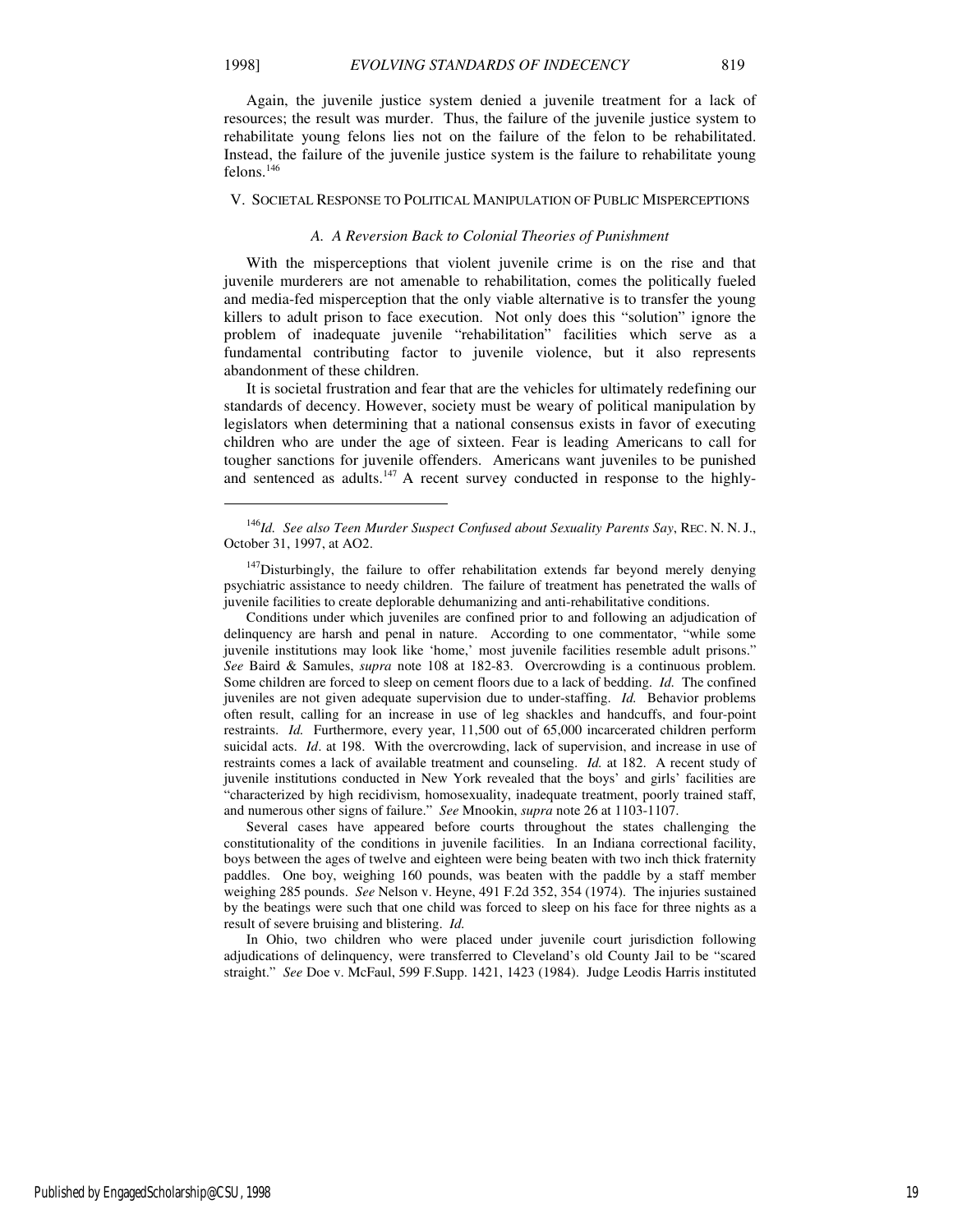publicized juvenile murders indicates that a majority of Americans are in favor of trying juveniles murderers as adults.<sup>148</sup> Fifty-six percent of Americans believe that children under thirteen should be tried as adults and face adult punishments.<sup>149</sup> However, legislators fail to mention in their efforts to perpetuate and manipulate societal outrage and fear, the cases such as Sam Manzie's where, despite parental pleas of concern, judges refuse to provide the necessary juvenile treatment for lack of financial resources.<sup>150</sup>

Instead, legislators tailor their political platforms on the misperception that the juvenile justice system has failed to rehabilitate these cold-blooded criminals. Legislators depend on the power of public panic and political manipulation of society's misperception that juvenile crimes are on the rise. Politicians feed on and fuel societal fear by advocating a "get-tough" approach to juvenile crime in the aftermath of school-yard shootings and random murders committed to "know what it [feels] like to kill somebody." In the words of one author, "anything less than the

Other children were placed in solitary confinement; the boys were not given toilet paper, soap, sheets, blankets, or a change of clothes. *Id.* at 1362. They were only permitted to wear underwear. *Id.* at 1360. Confinement could last up to seven days. In declaring such conditions unconstitutional, the Rhode Island District Court found the bug-out cells were "similar to those used to test experimentally the effects of sensory deprivation; well-adjusted adult volunteers have been found to hallucinate in such an environment in a matter of hours." *Id.*

The rehabilitative capacities of the juvenile system are hardly conducive to providing effective treatment and rehabilitation. Instead of providing treatment, the system provides overcrowded cells. The overcrowding leads not only to supervisory concerns, but also to safety concerns. Most significantly, juveniles who are incarcerated in adult facilities are more likely to become educated on how to become a polished career criminal than to be educated on how to conform their conduct so as to contribute positively to society. Thus, upon release, the juveniles are likely to continue along the same destructive path. Executions, however, are not the solution. Instead, juvenile facilities must be revamped and restructured so as to accomodate young felons with life sentences.

<sup>148</sup>D'Ambra, *supra* note 132, at 299.

<sup>149</sup>Dateline (NBC television broadcast, Mar. 27, 1998).

<sup>150</sup>*Id.*

l

the program without making arrangements with the jail for handling the juveniles and without regard to warnings by a corrections officer that the jail was unable to accommodate "juvenile guests." *Id.* at 1426. As a result, the two boys fell victim to homosexual rape by inmates awaiting bind over to adult court and inmates who were already bound over for adult punishment. *Id.* at 1427.

In Rhode Island, boys who were deemed delinquent, neglected, dependent and wayward, along with boys who were voluntarily committed to the school by their parents, were subjected to what the court described as "cruelty . . . much more comparable to the Chinese water torture than to such cruelties as breaking on the wheel." *See* Inmates of Boys of Boys' Training School v. Affleck, 346 F. Supp. 1354, 1359-66 (1972). As a result of disciplinary and escape problems, some juveniles were transferred from their cottages to either the wing of an old woman's reformatory or a maximum security wing of the Adult Correctional Institute (ACI). *Id.* at 1359. The boys were placed in cold dark cement cells, containing only a bed, sink, and toilet. *Id.* The windows were barred and the toilets could only be flushed by guards outside the cell. *Id*. at 1359. The juveniles were denied access to medical care, education, artificial lighting, food, exercise, and visitor contacts. *Id.* Some children were housed with adult prisoners, who subjected them to homosexual overtures and physical threats. *Id.* at 1361.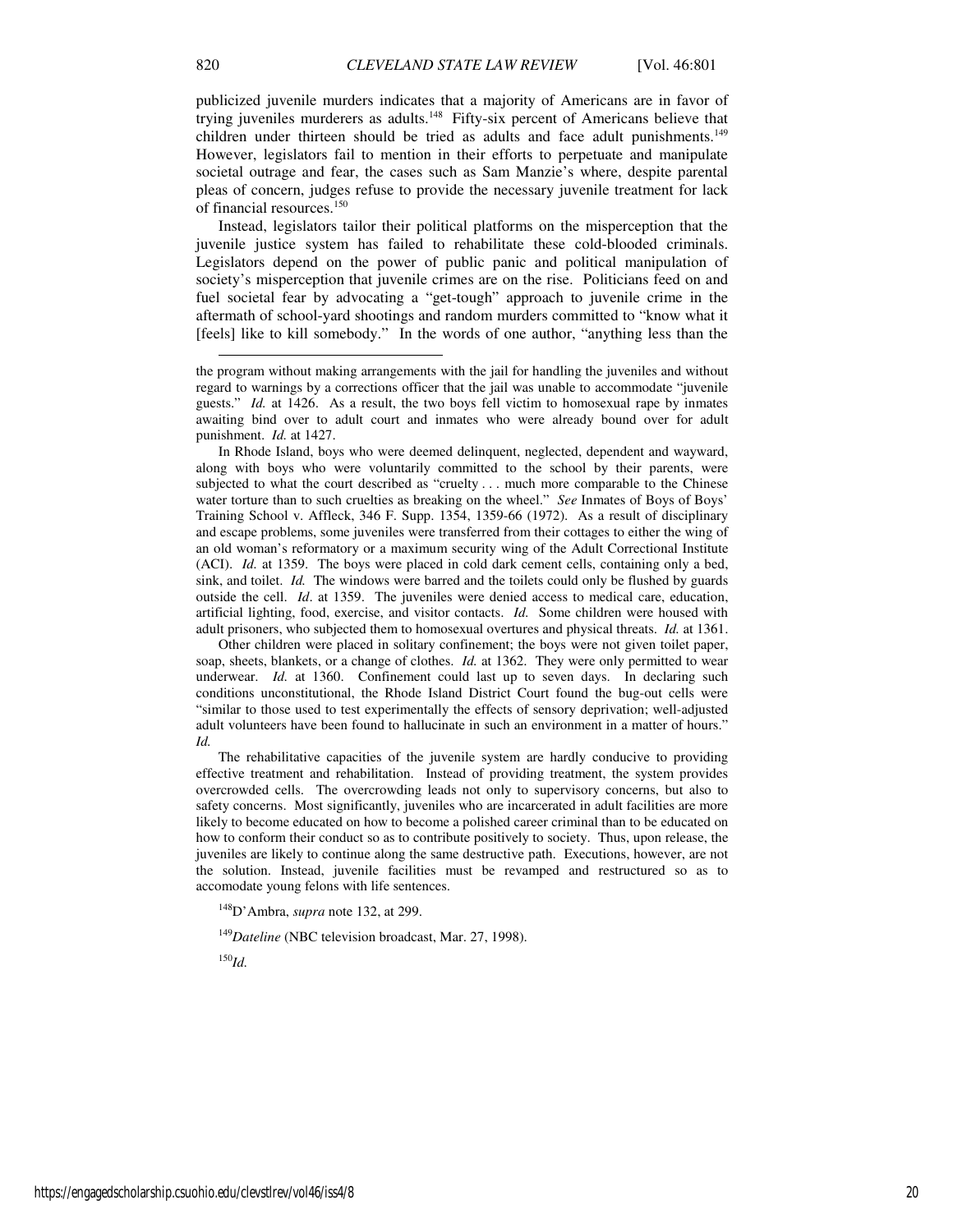$\overline{a}$ 

harshest sentence is seen as 'coddling' of a young criminal."<sup>151</sup> The public is manipulated into believing their hands are tied with regard to juvenile crime and the only viable alternative is to lower the minimum age for execution.

Instead of overhauling the juvenile justice system to provide the necessary treatment and obtain the necessary resources, executions are promised. However, even in the face of transparent political soundbites, the commission of a violent offense, while unacceptable, does not transform the juvenile into an adult.<sup>152</sup> Yet, "get-tough policies try to solve the problem of juvenile crime by lowering the age of adulthood rather than recognizing the problem as a failure of society."<sup>153</sup> By lowering the minimum age for death eligibility, we will be reverting back to colonial theories of punishment and applying a rebuttable presumption of criminal intent to children between seven and fourteen. The goals of treatment and rehabilitation for juveniles will be forced out the window and the result will be a Seventeenth Century system of punishment.

# *B. "Evolving" Standards of Indecency & Constitutional Misinterpretation*

The Court's past and current reliance on the undefined "standards of decency" has opened the door to severe repercussions. The Court, in focusing on legislation as an indication of our "evolving standards of decency" provides politicians with the power of constitutional interpretation. Courts have the power to interpret the Eighth Amendment. What is cruel and unusual punishment, under the Eighth Amendment, will be determined by the politically-fueled- and media-fed misperceptions that juvenile crimes are on the rise and that juveniles are not capable of rehabilitation if the current system is left untouched. Thus, the contours of the Eighth Amendment will be defined by standards of *indecency*.

"Evolving" standards of decency implies that, with the passage of time, our standards, as Americans, have improved since colonial times, where punishments were nothing less than barbaric.<sup>154</sup> However, if our standards of decency have "evolved" such that we will allow the execution of children under age sixteen and as

Published by EngagedScholarship@CSU, 1998 21

<sup>&</sup>lt;sup>151</sup>See supra note 86 and supporting text.

<sup>152</sup>Baird & Samuels, *supra* note 136, at 181.

<sup>153</sup>Kristina H. Chung, *Kids Behind Bars: The Legality of Incarcerating Juveniles in Adult Jails*, 66 IND. L. J. 999, 1012 (1991). *See also* D'Ambra, *supra* note 132, at 295.

<sup>&</sup>lt;sup>154</sup>Punishments for crimes in colonial times and 17th century England were nothing less than barbaric. One commentator notes that, upon arrival to North America in the 16th century, Quakers were "'whipped, pilloried, stocked, caged, imprisoned, laid neck and heels, and maimed" by New England's Christians." *See* Nanda, *supra* note 18, at 1321. A favorite method of punishment was the "ducking stool," where a woman was tied to a chair and "plung[ed]. . . under water ' as often as the sentence direct[ed] in order to cool her immoderate heat.'" *Id.*

Common methods of execution included death by hanging, burning, and breaking on the wheel. *Id.* The United States Supreme Court, in *Wilkerson v. Utah*, referred to cases where prisoners accused of treason were drawn or dragged to their executions, or, in cases of high treason, where prisoners were embowelled alive, beheaded and quartered. *See* Wilkerson v. Utah, 99 U.S. 130 (1878). Women accused of treason were commonly burned alive. Nanda, *supra* note 18, at 1321. Prisoners convicted of murder faced public dissection, regardless of their age. *Id*.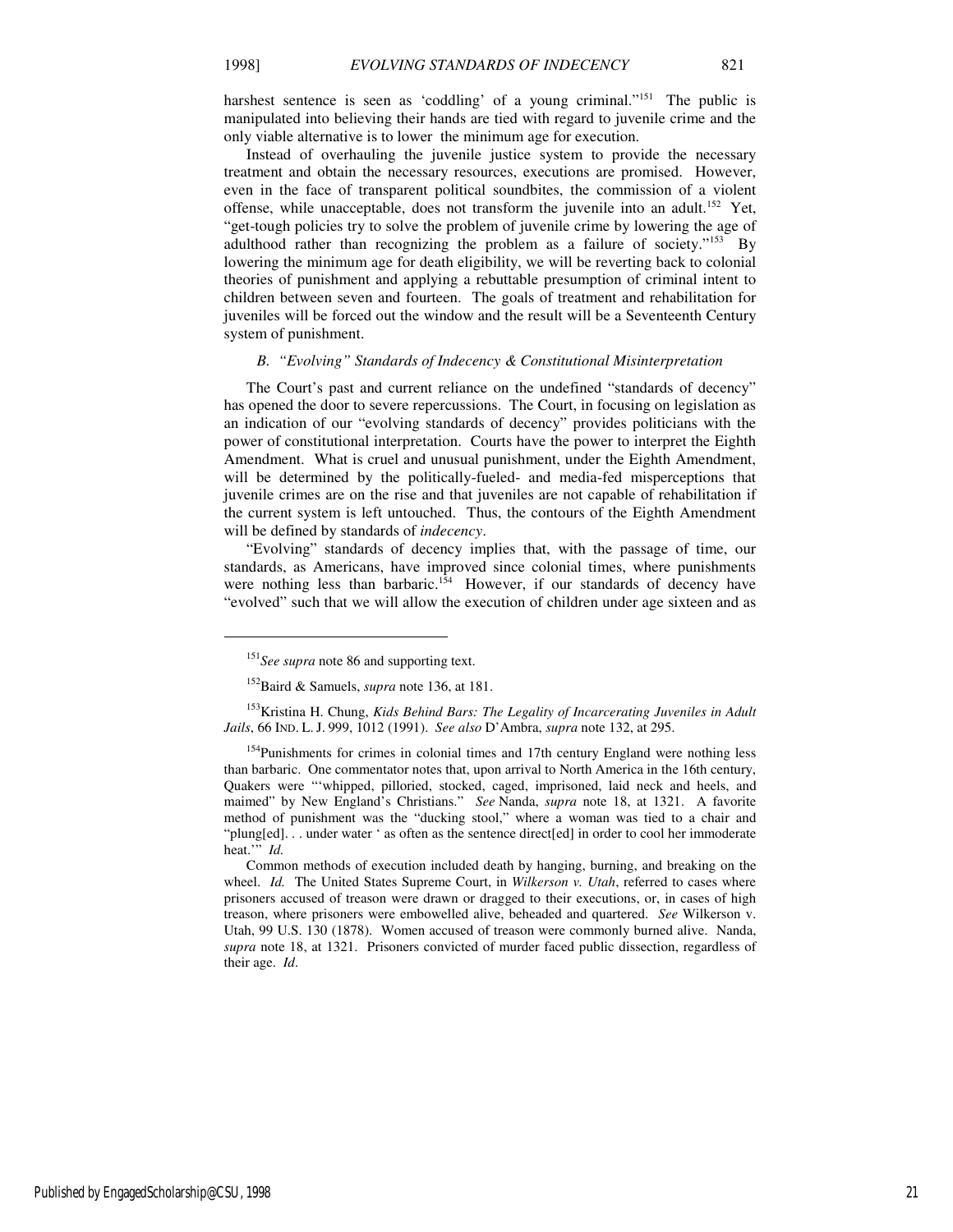young as ten, the inescapable truth is that we have traded our standards of decency with a rebuttable presumption of intent and thus reverted back to colonial theories of punishment.<sup>155</sup>

If juveniles were provided with the necessary treatment--or any treatment--upon first entering the system, these children would likely not reappear to face transfer proceedings following a later and possibly preventable commission of a brutal murder.<sup>156</sup> While it may appear that a civilized society is incapable of committing uncivilized crimes, the events surrounding the 1944 execution of the youngest child this century stand as a reminder not only of the possibilities, but of our capabilities.<sup>157</sup> On June 16, 1944, George Stinney Jr. was executed by electrocution approximately two months following his conviction for murdering an 11-year-old white South Carolina girl.<sup>158</sup> The trial occurred amidst a political election. The jury deliberated for five minutes. It recommended death without mercy. George Stinney was fourteen.

Stinney, five feet and one inch tall, weighing ninety-five pounds, began his walk to the death chamber, despite public appeals, including those from the victim's family, to spare his life. One commentator reports:

A bible — a gift from the sheriff — was tucked under his arm when he entered the room . . . the 'guards had difficulty strapping the boy's slight form into the wooden chair built for adults' . . . young Stinney was such as small boy that it was difficult to attach the electrode to his right leg.' Stinney said nothing before the mask was lowered over his face. The Record reporter observed that after the first 2,400 volts passed through the boy's body,'the death mask slipped from his face and his eyes were open when two additional shots of 1,200 and 500 volts followed.' James Gamble ... remembers ... 'his head went up and the mask came of his face . . and saliva and all was coming out of his mouth and tears from his eyes.<sup>159</sup>

If today's children were to face the same fate, our "standards of decency" will have become wicked.

#### VI. CONCLUSION

Prosecutors are actively seeking the death penalty for children under sixteen arguing the law is unsettled as a result of the plurality opinion in *Thompson*.<sup>160</sup> It follows that there has been an increase in publicity of recent juvenile crimes, with a special focus on those children fifteen and younger. As an alternative to reducing the minimum age of execution, the goals of treatment and rehabilitation should be re-

<sup>158</sup>*Id*

 $\overline{a}$ 

<sup>159</sup>*Id.*

<sup>160</sup>Strater, *supra* note 3, at 156.

<sup>155</sup>*See supra* note 126.

<sup>156</sup>*See supra* note 114 and supporting text.

<sup>157</sup>David I. Bruck, *Executing Teen Killers Again. The 14-Year-Old Who, in Many Ways, was too Small for the Chair*, WASH. POST, September 15, 1985, at D01.